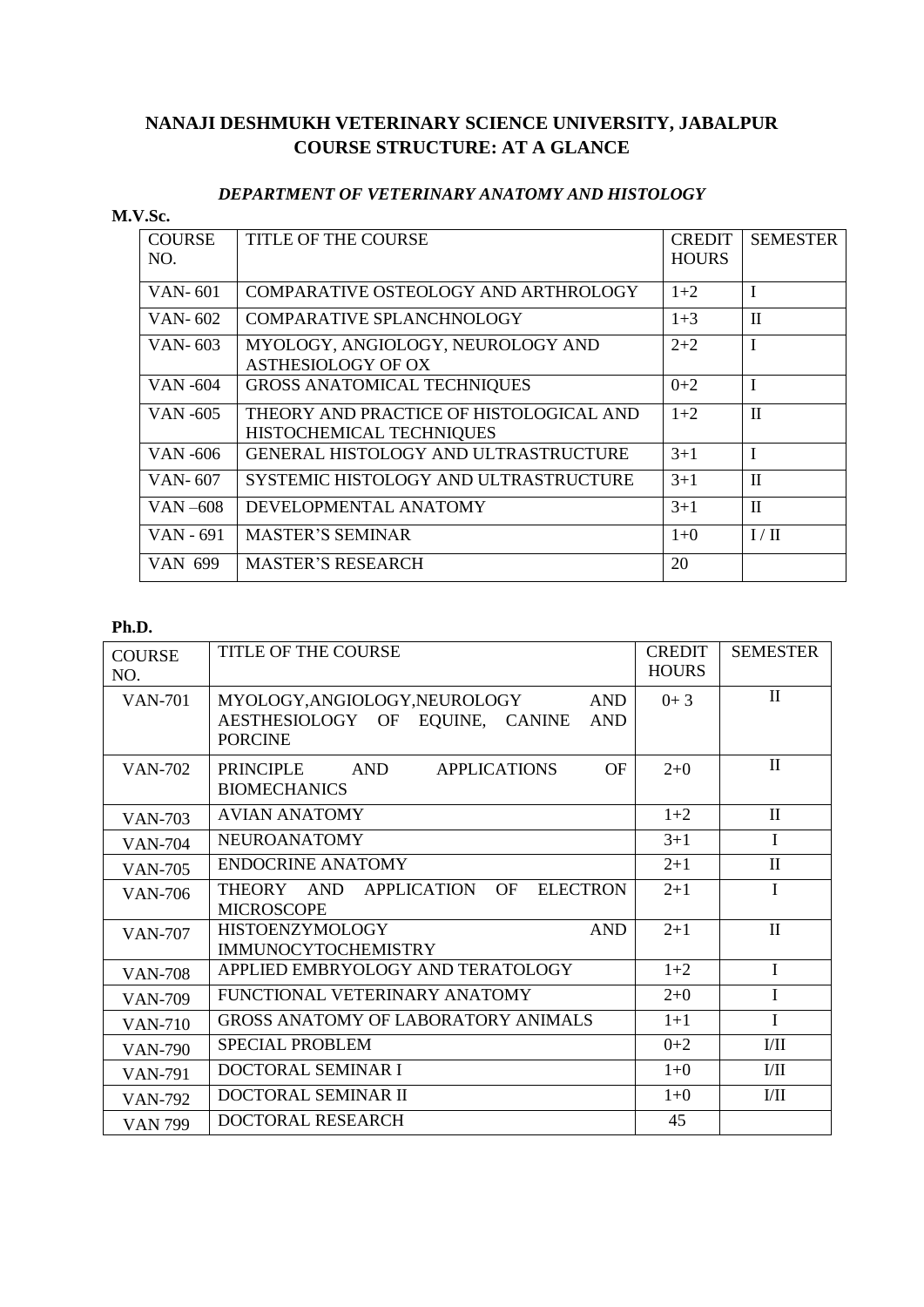## *VETERINARY PHYSIOLOGY*

| M.V.Sc.        |                                                                   |               |                 |
|----------------|-------------------------------------------------------------------|---------------|-----------------|
| <b>COURSE</b>  | <b>TITLE OF THE COURSE</b>                                        | <b>CREDIT</b> | <b>SEMESTER</b> |
| NO.            |                                                                   | <b>HOURS</b>  |                 |
| <b>VPY 601</b> | PHYSIOLOGY OF DIGESTION                                           | $2+1$         | $\mathbf{I}$    |
| <b>VPY 602</b> | CARDIOVASCULAR AND RESPIRATORY PHYSIOLOGY                         | $2+1$         |                 |
| <b>VPY 603</b> | RENAL PHYSIOLOGY AND BODY FLUID DYNAMICS                          | $2 + 1$       |                 |
| <b>VPY 604</b> | <b>HAEMATOLOGY</b>                                                | $2+1$         | $\mathbf{I}$    |
| VPY 605        | VITAMINS AND MINERALS IN ANIMAL PHYSIOLOGY                        | $2+0$         |                 |
| VPY 606        | PHYSIOLOGY OF ANIMAL REPRODUCTION                                 | $2 + 1$       | $\mathbf{I}$    |
| <b>VPY 607</b> | <b>CLINICAL PHYSIOLOGY</b>                                        | $2 + 1$       |                 |
| <b>VPY 608</b> | NEUROMUSCULAR PHYSIOLOGY                                          | $2 + 1$       | $\mathbf{I}$    |
| <b>VPY 609</b> | CHEMICAL<br><b>BIOREGULATION</b><br>$\mathbb{N}$<br>PHYSIOLOGICAL | $3+0$         |                 |
|                | <b>FUNCTIONS</b>                                                  |               |                 |
| <b>VPY 610</b> | RESEARCH TECHNIQUES IN VETERINARY                                 | $0+2$         | $\mathbf{I}$    |
|                | PHYSIOLOGY                                                        |               |                 |
| <b>VPY 691</b> | <b>MASTER'S SEMINAR</b>                                           | $1+0$         | VII             |
| VPY 699        | <b>MASTER'S RESEARCH</b>                                          | 20            |                 |

#### **Ph. D**

| <b>COURSE</b>  | <b>TITLE OF THE COURSE</b>                | <b>CREDIT</b> | <b>SEMESTER</b> |
|----------------|-------------------------------------------|---------------|-----------------|
| NO.            |                                           | <b>HOURS</b>  |                 |
| <b>VPY 701</b> | APPLIED PHYSIOLOGY OF BODY FLUIDS AND     | $2+1$         | I               |
|                | <b>ELECTROLYTES</b>                       |               |                 |
| <b>VPY 702</b> | PHYSIOLOGY OF ANIMAL BEHAVIOUR            | $2+0$         | $\mathbf{I}$    |
| <b>VPY 703</b> | <b>COMPARATIVE PHYSIOLOGY OF RUMINANT</b> | $2 + 1$       |                 |
|                | <b>DIGESTION</b>                          |               |                 |
| <b>VPY 704</b> | ADVANCES IN NEURO-ENDOCRINOLOGY           | $2+1$         | I               |
| <b>VPY 705</b> | MYOPHYSIOLOGY AND KINESIOLOGY             | $2 + 1$       | I               |
| <b>VPY 706</b> | <b>AVIAN PHYSIOLOGY</b>                   | $2+1$         | $\mathbf{I}$    |
| <b>VPY 707</b> | PHYSIOLOGY OF LACTATION                   | $2 + 1$       | Ī               |
| <b>VPY 708</b> | ADVANCES IN ENVIRONMENTAL PHYSIOLOGY AND  | $2+1$         | $\mathbf{I}$    |
|                | <b>GROWTH</b>                             |               |                 |
| <b>VPY 709</b> | ADVANCES IN RUMEN MICROBIOLOGY AND        | $2 + 1$       | $\mathbf{I}$    |
|                | <b>METABOLISM</b>                         |               |                 |
| <b>VPY 710</b> | ADVANCES IN IMMUNOPHYSIOLOGY              | $2+1$         | $\mathbf{I}$    |
| <b>VPY 711</b> | PHYSIOLOGY OF STRESS                      | $2 + 1$       | T               |
| <b>VPY 790</b> | <b>SPECIAL PROBLEM</b>                    | $0 + 2$       | I / II          |
| <b>VPY 791</b> | DOCTORAL SEMINAR - I                      | $1+0$         | I/II            |
| <b>VPY 792</b> | DOCTORAL SEMINAR - II                     | $1+0$         | I/II            |
| <b>VPY 799</b> | DOCTORAL RESEARCH                         | 45            |                 |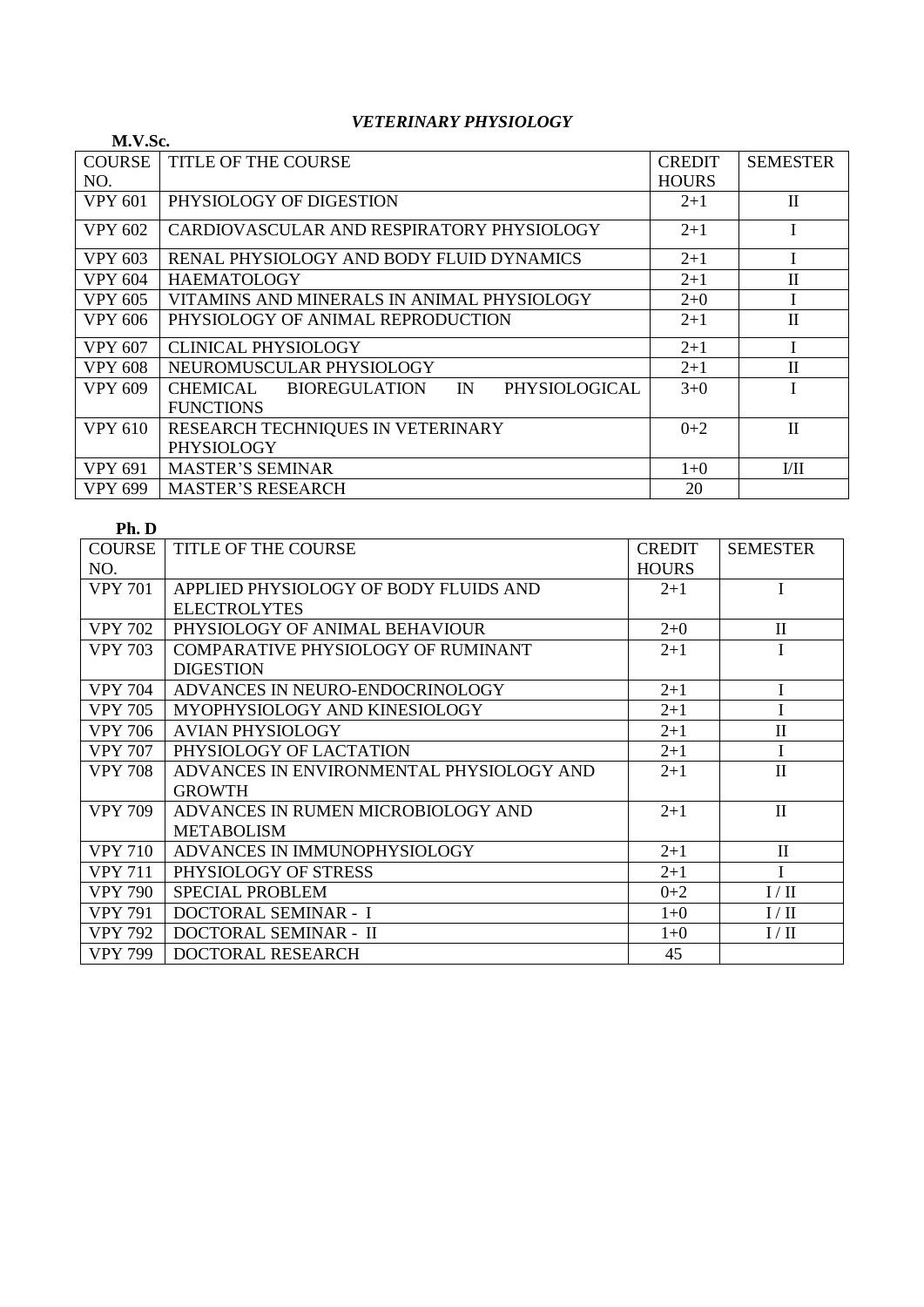#### *DEPARTMENT OF VETERINARY BIOCHEMISTRY*

| M.V.Sc.              |                                                                                 |                               |                 |
|----------------------|---------------------------------------------------------------------------------|-------------------------------|-----------------|
| <b>COURSE</b><br>NO. | <b>TITLE OF THE COURSE</b>                                                      | <b>CREDIT</b><br><b>HOURS</b> | <b>SEMESTER</b> |
| <b>VBC 601</b>       | CHEMISTRY OF ANIMAL CELL                                                        | $2+0$                         | T               |
| <b>VBC 602</b>       | TECHNIQUES IN BIOCHEMISTRY                                                      | $0+2$                         | $\mathbf{I}$    |
| <b>VBC 603</b>       | APPLICATIONS OF GENOMICS AND PROTEOMICS IN<br>MOLECULAR BIOLOGY                 | $2+0$                         | $\mathbf{I}$    |
| <b>VBC 604</b>       | BIOCHEMISTRY OF BIOMOLECULES: CARBOHYDRATES, LIPIDS<br>AND MEMBRANE'S STRUCTURE | $2+0$                         | $\mathbf I$     |
| <b>VBC 605</b>       | ENZYME CATALYSIS, KINETICS, INHIBITION AND<br><b>REGULATION</b>                 | $2+0$                         | $\mathbf{I}$    |
| <b>VBC 606</b>       | <b>METABOLISM-I CARBOHYDRATES AND LIPIDS</b>                                    | $2+0$                         | $\mathbf{I}$    |
| <b>VBC 607</b>       | <b>METABOLISM-II: NUCLEIC ACIDS AND AMINO ACIDS</b>                             | $2+0$                         | I               |
| <b>VBC 608</b>       | <b>METABOLISM-III: INTEGRATION AND REGULATION</b>                               | $2 + 0$                       | $\mathbf I$     |
| <b>VBC 609</b>       | CENTRAL DOGMA AND PROTEIN FUNCTION                                              | $2+0$                         | $\mathbf{I}$    |
| <b>VBC 610</b>       | <b>CLINICAL BIOCHEMISTRY OF ANIMALS</b>                                         | $2+1$                         | $\mathbf{I}$    |
| <b>VBC 611</b>       | BIOCHEMICAL BASIS OF DISEASES OF DOMESTIC ANIMALS                               | $2+0$                         | I               |
| <b>VBC 612</b>       | ENDOCRINOLOGY AND REPRODUCTIVE BIOCHEMISTRY                                     | $2+0$                         | $\mathbf{I}$    |
| <b>VBC 613</b>       | <b>BIOCHEMICAL BASIS OF ANIMAL PRODUCTION</b>                                   | $2+1$                         | $\mathbf{I}$    |
| <b>VBC 691</b>       | <b>MASTER'S SEMINAR</b>                                                         | $1+0$                         | I/II            |
| <b>VBC 699</b>       | <b>MASTER'S RESEARCH</b>                                                        | 20                            |                 |

| .<br><b>COURSE</b> | <b>TITLE OF THE COURSE</b>                         | <b>CREDIT</b> | <b>SEMESTER</b> |
|--------------------|----------------------------------------------------|---------------|-----------------|
| NO.                |                                                    | <b>HOURS</b>  |                 |
| <b>VBC 701</b>     | ADVANCES IN BIOCHEMISTRY OF RUMINANT DISORDERS     | $2+0$         | $\mathbf{H}$    |
| <b>VBC 702</b>     | ADVANCES IN ENZYMOLOGY                             | $2+0$         | T               |
| <b>VBC 703</b>     | ADVANCES IN CLINICAL BIOCHEMISTRY                  | $0 + 2$       | $\mathbf{I}$    |
| <b>VBC 704</b>     | MEMBRANE DYNAMICS AND SIGNAL TRANSDUCTION IN       | $2 + 0$       | $\mathbf{I}$    |
|                    | <b>ANIMAL CELL</b>                                 |               |                 |
| <b>VBC 705</b>     | <b>METHODS IN PROTEIN ANALYSIS</b>                 | $2+1$         | $\mathbf{I}$    |
| <b>VBC 706</b>     | NUTRITIONAL BIOCHEMISTRY                           | $2+0$         | I               |
| <b>VBC 707</b>     | ADVANCES IN INTERMEDIARY METABOLISM                | $2+0$         | $\mathbf{I}$    |
| <b>VBC 708</b>     | ENDOCRINE CONTROL OF FUEL METABOLISM               | $2+0$         | $\mathbf{I}$    |
| <b>VBC-709</b>     | DIAGNOSTIC ENZYMOLOGY-I                            | $2 + 0$       | I               |
| $VBC-710$          | DIAGNOSTIC ENZYMOLOGY-II                           | $2+0$         | $\mathbf{I}$    |
| <b>VBC 711</b>     | BIOCHEMISTRY OF DEVELOPMENT AND DIFFERENTIATION    | $2+0$         | $\mathbf I$     |
| <b>VBC 712</b>     | ADVANCES IN TECHNIQUES IN BIOCHEMISTRY             | $0 + 2$       | I               |
| <b>VBC 713</b>     | ADVANCE IN MINERAL, VITAMIN METABOLISM AND RELATED | $2+0$         | $\mathbf I$     |
|                    | <b>DISEASES</b>                                    |               |                 |
| <b>VBC 790</b>     | <b>SPECIAL PROBLEM</b>                             | $0 + 2$       | I / II          |
| <b>VBC 791</b>     | DOCTORAL SEMINAR                                   | $1 + 0$       | I/II            |
| <b>VBC 792</b>     | <b>DOCTORAL SEMINAR</b>                            | $1+0$         | I / II          |
| <b>VBC 799</b>     | DOCTORAL RESEARCH                                  | 45            |                 |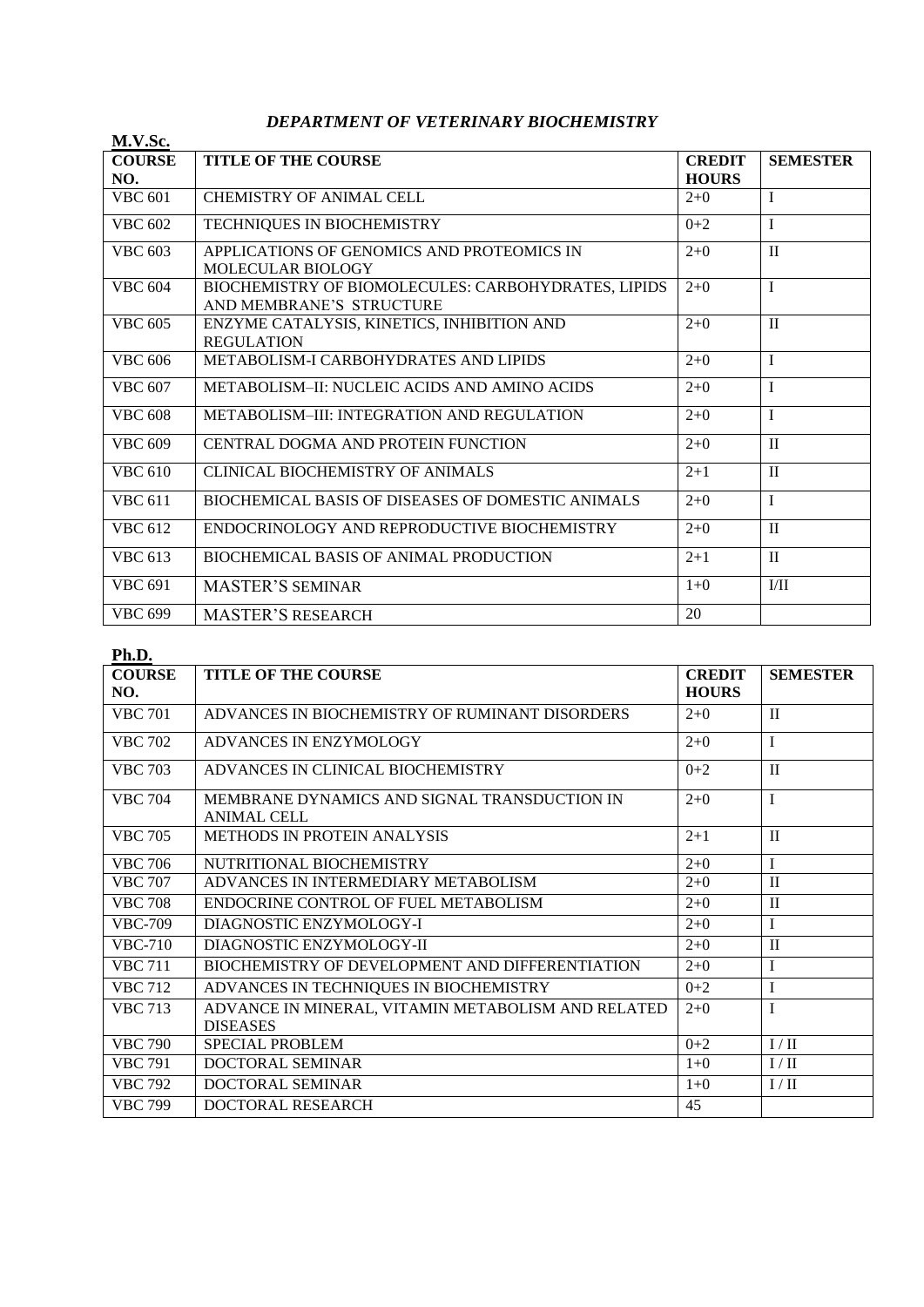## *DEPARTMENTO OF VETERINARY PATHOLOGY*

#### **M.V.Sc.**

| Course         | Title of course                     | Credits | <b>SEMESTER</b> |
|----------------|-------------------------------------|---------|-----------------|
| No.            |                                     |         |                 |
| <b>VPP 601</b> | <b>GENERAL PATHOLOGY</b>            | $2 + 1$ | $\mathbf I$     |
| <b>VPP 602</b> | TECHNIQUES IN PATHOLOGY             | $1+1$   |                 |
| <b>VPP 603</b> | <b>ANIMAL ONCOLOGY</b>              | $1+1$   |                 |
| <b>VPP 604</b> | <b>CLINICAL PATHOLOGY</b>           | $1+2$   | I               |
| <b>VPP 605</b> | NECROPSY PROCEDURE<br><b>AND</b>    | $0+1$   | I               |
|                | <b>INTERPRETATIONS - I</b>          |         |                 |
| <b>VPP 606</b> | NECROPSY PROCEDURE AND              | $0+1$   | $\mathbf{I}$    |
|                | <b>INTERPRETATIONS - II</b>         |         |                 |
| <b>VPP 607</b> | SYSTEMIC PATHOLOGY                  | $2 + 1$ | I               |
| <b>VPP 608</b> | PATHOLOGY OF INFECTIOUS DISEASES OF | $2 + 1$ | $\mathbf{I}$    |
|                | <b>DOMESTIC ANIMALS</b>             |         |                 |
| <b>VPP 609</b> | <b>TOXICOPATHOLOGY</b>              | $2 + 1$ | $\mathbf{I}$    |
| <b>VPP 610</b> | <b>AVIAN PATHOLOGY</b>              | $2 + 1$ | $\mathbf{I}$    |
| <b>VPP 611</b> | PATHOLOGY OF LABORATORY ANIMALS,    | $2 + 1$ | $\mathbf{I}$    |
|                | FISH AND WILD ANIMALS               |         |                 |
| <b>VPP 612</b> | <b>VETEROLEGAL PATHOLOGY</b>        | $1+0$   | I               |
| <b>VPP 691</b> | <b>MASTER'S SEMINAR</b>             | $1+0$   | I/II            |
| <b>VPP 699</b> | <b>MASTER'S RESEARCH</b>            | 20      |                 |

| Courses        | Name of courses                    | Credit  | Semester     |
|----------------|------------------------------------|---------|--------------|
|                |                                    | Hours   |              |
| <b>VPP701</b>  | PATHOLOGY OF NUTRITIONAL AND       | $2 + 1$ | $\mathbf{I}$ |
|                | <b>METABOLIC DISTURBANCES</b>      |         |              |
| <b>VPP702</b>  | ADVANCES IN TOXICOPATHOLOGY        | $1+2$   | I            |
| <b>VPP703</b>  | ADVANCES IN DIAGNOSTIC PATHOLOGY   | $1+2$   | $\mathbf{I}$ |
| <b>VPP704</b>  | ULTRASTRUCTURAL PATHOLOGY          | $1+1$   | I            |
| <b>VPP705</b>  | <b>IMMUNOPATHOLOGY</b>             | $2 + 1$ | $\mathbf{I}$ |
| <b>VPP706</b>  | PATHOLOGY OF IMPORTANT AND         | $1+1$   | I            |
|                | <b>EMERGING</b>                    |         |              |
|                | DISEASES OF PETS AND LIVESTOCK     |         |              |
| <b>VPP 707</b> | ADVANCES IN AVIAN PATHOLOGY        | $2 + 1$ | $\mathbf{I}$ |
| <b>VPP 708</b> | PATHOLOGY OF FUNGAL DISEASES       | $2 + 1$ | I            |
| <b>VPP709</b>  | MOLECULAR PATHOLOGY OF CELL INJURY | $2+1$   | $\mathbf{I}$ |
| <b>VPP 710</b> | EXPERIMENTAL PATHOLOGY             | $1 + 1$ | $\mathbf{I}$ |
| <b>VPP 790</b> | <b>SPECIAL PROBLEM</b>             | $0 + 2$ | VII          |
| <b>VPP 791</b> | DOCTORAL SEMINAR I                 | $1+0$   | VII          |
| VPP 792        | DOCTORAL SEMINAR II                | $1+0$   | VII          |
| VPP 799        | DOCTORAL RESEARCH                  | 45      |              |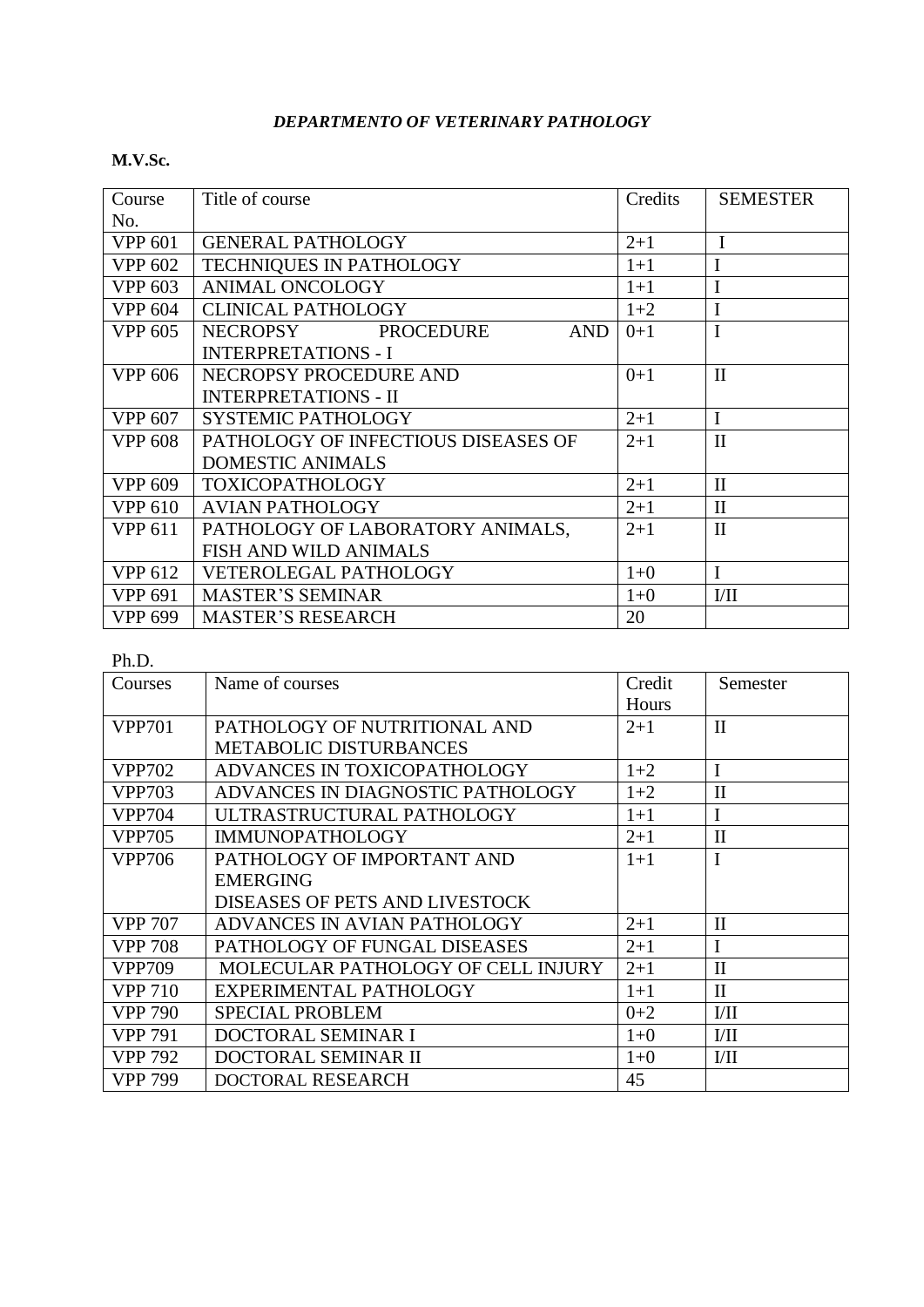#### *VETERINARY MICROBIOLOGY*

#### **M.V.Sc.**

| <b>COURSE</b><br>NO. | <b>COURSE TITLE</b>                       | <b>CREDIT</b><br><b>HOURS</b> | <b>SEMESTER</b> |
|----------------------|-------------------------------------------|-------------------------------|-----------------|
| <b>VMC 601</b>       | <b>BACTERIOLOGY-I</b>                     | $3 + 1$                       |                 |
| <b>VMC 602</b>       | <b>BACTERIOLOGY - II</b>                  | $3+1$                         | П               |
| <b>VMC 603</b>       | <b>VETERINARY MYCOLOGY</b>                | $1+1$                         |                 |
| <b>VMC 604</b>       | <b>GENERAL VIROLOGY</b>                   | $2 + 1$                       |                 |
| <b>VMC 605</b>       | SYSTEMATIC ANIMAL VIROLOGY                | $3+1$                         | П               |
| <b>VMC 606</b>       | PRINCIPLES OF IMMUNOLOGY                  | $2 + 1$                       |                 |
| <b>VMC 607</b>       | <b>VACCINOLOGY</b>                        | $2 + 0$                       | П               |
| <b>VMC 608</b>       | DIAGNOSTICS OF INFECTIOUS DISEASES        | $1+2$                         |                 |
| <b>VMC 609</b>       | TECHNIQUES IN MICROBIOLOGY AND IMMUNOLOGY | $0 + 3$                       | П               |
| <b>VMC 691</b>       | <b>MASTER'S SEMINAR</b>                   | $1+0$                         | I/II            |
| <b>VMC 699</b>       | <b>MASTER'S RESEARCH</b>                  | 20                            |                 |

| <b>COURSE</b><br>NO. | <b>COURSE TITLE</b>                                              | <b>CREDIT</b><br><b>HOURS</b> | <b>SEMESTER</b> |
|----------------------|------------------------------------------------------------------|-------------------------------|-----------------|
| <b>VMC 701</b>       | ADVANCES IN BACTERIOLOGY                                         | $2 + 1$                       | I               |
| <b>VMC 702</b>       | ADVANCES IN MYCOLOGY                                             | $2 + 1$                       | I               |
| <b>VMC 703</b>       | <b>BACTERIAL GENETICS</b>                                        | $2 + 1$                       | I               |
| <b>VMC 704</b>       | <b>MICROBIAL TOXINS</b>                                          | $2+1$                         | $\mathbf I$     |
| <b>VMC 705</b>       | MOLECULAR DETERMINANTS OF BACTERIAL<br><b>PATHOGENESIS</b>       | $2 + 1$                       | I               |
| <b>VMC 706</b>       | <b>ADVANCES IN VIROLOGY</b>                                      | $2+1$                         | I               |
| <b>VMC 707</b>       | MOLECULAR AND GENETIC ASPECTS OF VIRAL<br><b>PATHOGENESIS</b>    | $2 + 1$                       | I               |
| <b>VMC 708</b>       | STRUCTURE FUNCTION RELATIONSHIP OF DNA<br><b>AND RNA VIRUSES</b> | $3+0$                         | $\mathbf{I}$    |
| <b>VMC 709</b>       | <b>ONCOGENIC VIRUSES</b>                                         | $2+0$                         | I               |
| <b>VMC 710</b>       | <b>SLOW VIRAL INFECTIONS AND PRIONS</b>                          | $2+0$                         | I               |
| <b>VMC 711</b>       | MOLECULAR IMMUNOLOGY                                             | $2 + 1$                       | $\mathbf{I}$    |
| <b>VMC 712</b>       | ADVANCES IN CELLULAR IMMUNOLOGY                                  | $2+1$                         | $\mathbf{I}$    |
| <b>VMC 713</b>       | <b>CYTOKINES AND IMMUNOMODULATORS</b>                            | $2 + 0$                       | $\rm II$        |
| <b>VMC 714</b>       | ADVANCES IN VACCINOLOGY                                          | $2+0$                         | $\mathbf{I}$    |
| <b>VMC 715</b>       | ADVANCES IN IMMUNODIAGNOSTICS                                    | $1+1$                         | $\mathbf{I}$    |
| <b>VMC 716</b>       | MODERN IMMUNOTECHNOLOGY                                          | $1+2$                         | $\mathbf{I}$    |
| <b>VMC 717</b>       | <b>CURRENT TOPICS IN INFECTION AND IMMUNITY</b>                  | $3 + 0$                       | $\mathbf{I}$    |
| <b>VMC 718</b>       | VETERINARY MICROBIAL BIOTECHNOLOGY                               | $2 + 1$                       | I               |
| <b>VMC 790</b>       | <b>SPECIAL PROBLEM</b>                                           | $0 + 2$                       | I/II            |
| <b>VMC 791</b>       | DOCTORAL SEMINAR I                                               | $1+0$                         | I / II          |
| <b>VMC 792</b>       | DOCTORAL SEMINAR II                                              | $1+0$                         | I/II            |
| <b>VMC 799</b>       | <b>DOCTORAL RESEARCH</b>                                         | 45                            |                 |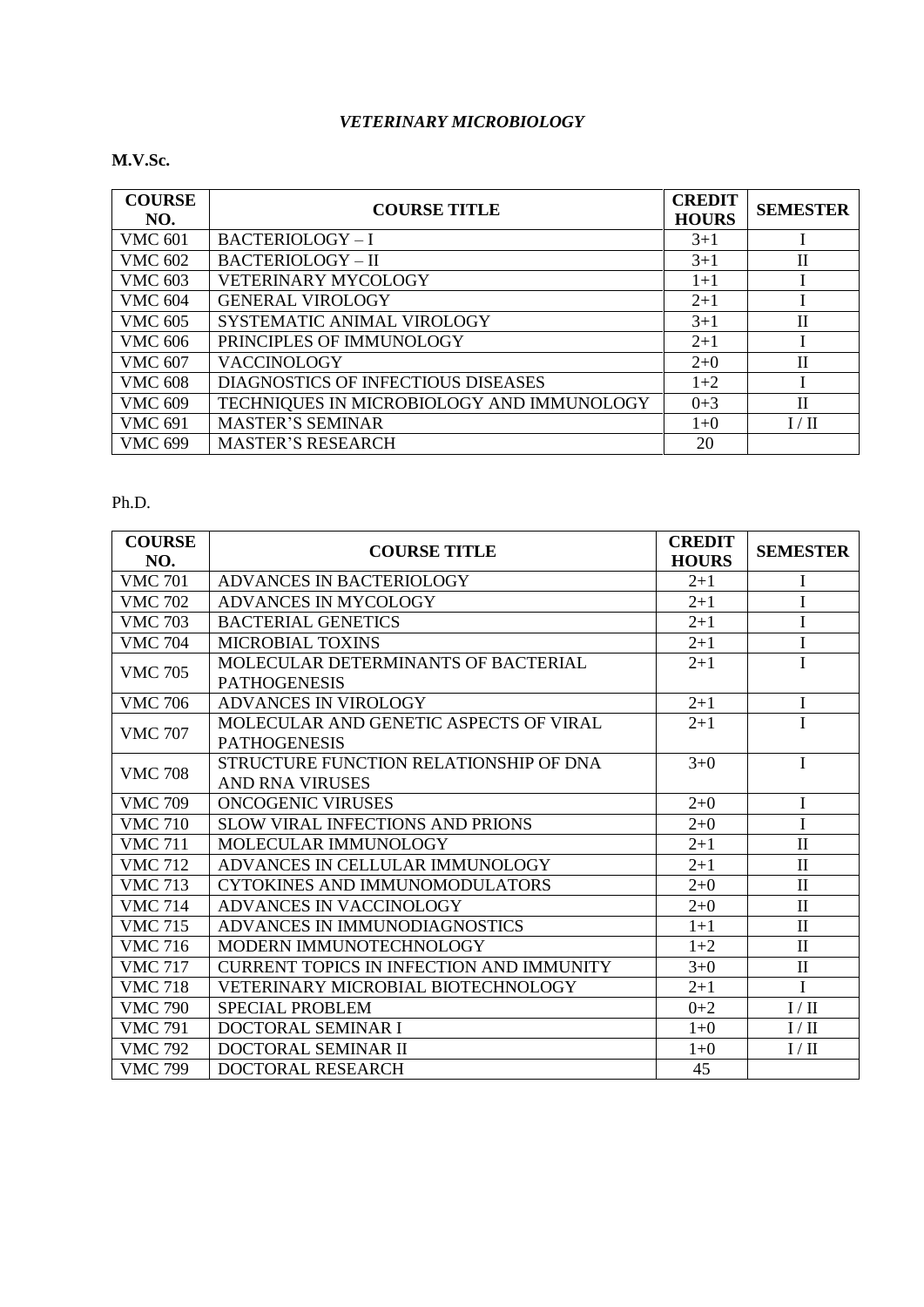#### *VETERINARY PARASITOLOGY*

#### **M. V. SC.**

| <b>COURSE</b>  | <b>TITLE OF THE COURSE</b>                 | <b>CREDIT</b> | <b>SEMESTER</b> |
|----------------|--------------------------------------------|---------------|-----------------|
| NO.            |                                            | <b>HOURS</b>  |                 |
| <b>VPA 601</b> | VETERINARY HELMINTHOLOGY-I                 | $2+1$         |                 |
| <b>VPA 602</b> | <b>VETERINARY HELMINTHOLOGY-II</b>         | $2+1$         |                 |
| <b>VPA 603</b> | VETERINARY ENTOMOLOGY AND ACAROLOGY        | $2+1$         |                 |
| <b>VPA 604</b> | VETERINARY PROTOZOOLOGY                    | $2+1$         | $\rm _{II}$     |
| <b>VPA 605</b> | PARASITOLOGICAL TECHNIQUES                 | $0 + 2$       |                 |
| VPA 606        | <b>CLINICAL PARASITOLOGY</b>               | $1+1$         | $\rm _{II}$     |
| <b>VPA 607</b> | TRENDS IN CONTROL OF LIVESTOCK AND POULTRY | $1 + 1$       | $\mathbf{I}$    |
|                | <b>PARASITES</b>                           |               |                 |
| <b>VPA 608</b> | <b>IMMUNOPARASITOLOGY</b>                  | $2+1$         | $\mathbf{I}$    |
| <b>VPA 609</b> | PARASITIC ZOONOSES                         | $2+0$         | $\mathbf{I}$    |
| <b>VPA 610</b> | PARASITES OF ZOO AND WILD ANIMALS          | $2 + 1$       | $\mathbf{I}$    |
| <b>VPA 611</b> | <b>MALACOLOGY</b>                          | $1+1$         |                 |
| <b>VPA 691</b> | <b>MASTER'S SEMINAR</b>                    | $1+0$         | I/II            |
| <b>VPA 699</b> | <b>MASTER'S RESEARCH</b>                   | 20            |                 |

| <b>COURSE</b><br>NO. | <b>TITLE OF THE COURSE</b>                  | <b>CREDIT</b><br><b>HOURS</b> | <b>SEMESTER</b> |
|----------------------|---------------------------------------------|-------------------------------|-----------------|
| <b>VPA 701</b>       | APPLICATIONS OF REMOTE SENSING AND          |                               |                 |
|                      | <b>GEOGRAPHIC INFORMATION SYSTEM IN</b>     | $1+2$                         |                 |
|                      | <b>PARASITOLOGY</b>                         |                               |                 |
| <b>VPA 702</b>       | MOLECULAR DIAGNOSTICS AND VACCINE           | $2+1$                         | $\rm II$        |
|                      | DEVELOPMENT IN PARASITOLOGY                 |                               |                 |
| <b>VPA</b> 703       | HOST PARASITE INTERACTIONS                  | $2+0$                         |                 |
| <b>VPA</b> 704       | ADVANCES IN PROTOZOOLOGY                    | $2+1$                         | $\rm II$        |
| <b>VPA 705</b>       | ADVANCES IN HELMINTHOLOGY-I                 | $2 + 1$                       |                 |
| <b>VPA 706</b>       | ADVANCES IN HELMINTHOLOGY-II                | $2 + 1$                       |                 |
| <b>VPA 707</b>       | ADVANCES IN ENTOMOLOGY AND ACAROLOGY        | $2 + 1$                       |                 |
| <b>VPA 708</b>       | <b>IN VITRO CULTIVATION OF PARASITES</b>    | $1+2$                         | $\mathbf{I}$    |
| <b>VPA 709</b>       | EMERGING AND RE-EMERGING PARASITIC DISEASES | $2+0$                         | $\mathbf{I}$    |
| <b>VPA 710</b>       | <b>BIONOMICS OF PARASITES</b>               | $3+0$                         | $\mathbf{I}$    |
| <b>VPA 711</b>       | ENVIRONMENTAL PARASITOLOGY                  | $1+1$                         |                 |
| <b>VPA 790</b>       | <b>SPECIAL PROBLEM</b>                      | $0+2$                         | I/II            |
| <b>VPA 791</b>       | DOCTORAL SEMINAR I                          | $1+0$                         | I/II            |
| <b>VPA 792</b>       | DOCTORAL SEMINAR II                         | $1+0$                         | I/II            |
| <b>VPA 799</b>       | DOCTORAL RESEARCH                           | 15                            |                 |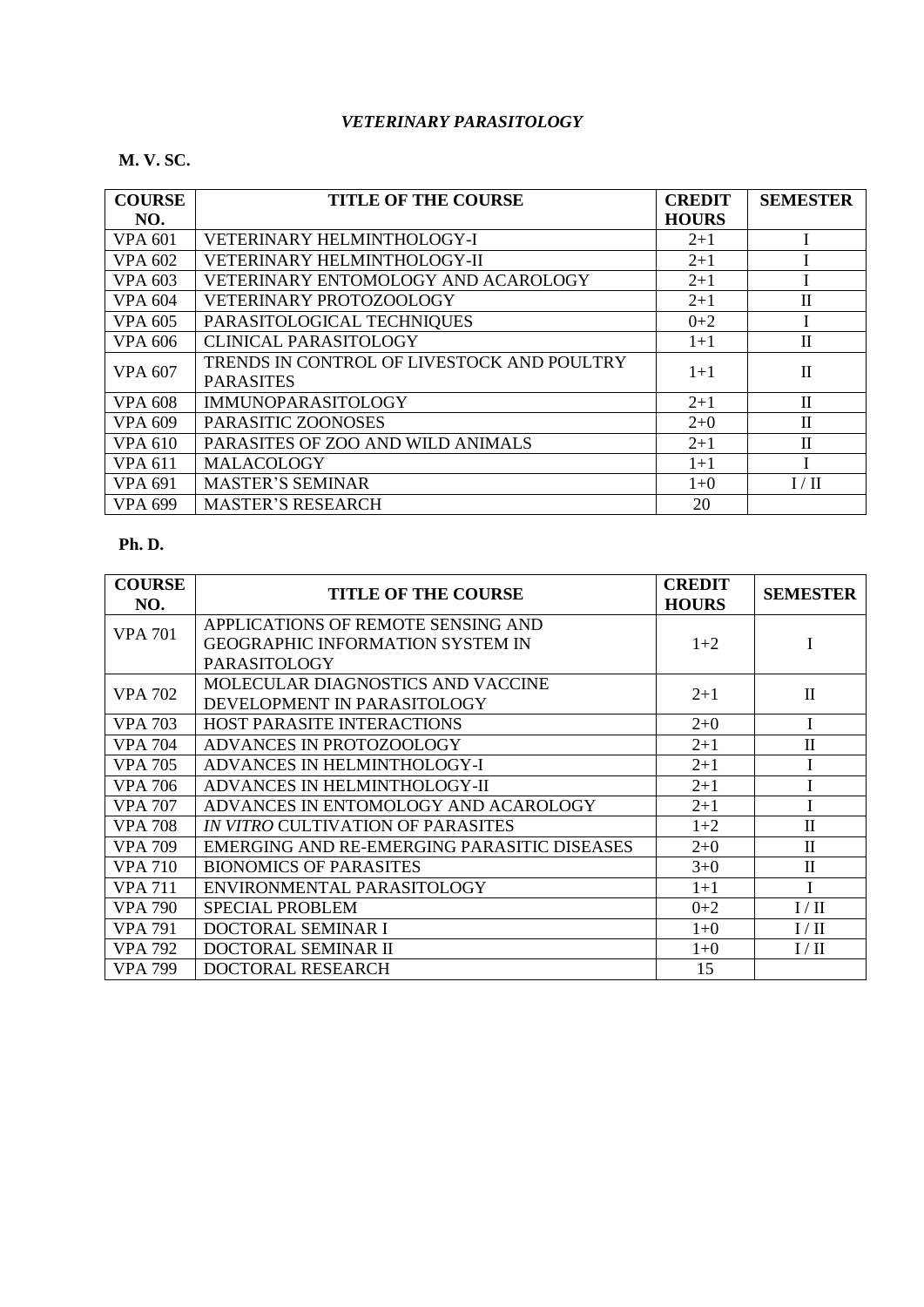## *VETERINARY PUBLIC HEALTH & EPIDEMIOLOGY*

#### **M.V.Sc.**

| <b>COURSE</b><br>NO. | <b>TITLE OF THE COURSE</b>                                                 | <b>CREDIT</b><br><b>HOURS</b> | <b>SEMESTER</b> |
|----------------------|----------------------------------------------------------------------------|-------------------------------|-----------------|
| <b>VPH 601</b>       | ELEMENTS OF VETERINARY PUBLIC HEALTH                                       | $1 + 1$                       | $\mathbf{I}$    |
| <b>VPH 602</b>       | BACTERIAL AND RICKETTSIAL AGENTS OF PUBLIC HEALTH<br><b>SIGNIFICANCE</b>   | $2 + 1$                       |                 |
| <b>VPH 603</b>       | VIRAL, FUNGAL AND PARASITIC AGENTS OF PUBLIC HEALTH<br><b>SIGNIFICANCE</b> | $2 + 1$                       |                 |
| VPH 604              | ZOONOSES AND PUBLIC HEALTH                                                 | $2+1$                         |                 |
| <b>VPH 605</b>       | PRINCIPLES OF FOOD HYGIENE AND SAFETY                                      | $2+1$                         | $\mathbf{I}$    |
| VPH 606              | FOOD-BORNE INFECTIONS AND INTOXICATIONS                                    | $2+1$                         |                 |
| <b>VPH 607</b>       | <b>MEAT AND MILK HYGIENE</b>                                               | $2+1$                         |                 |
| <b>VPH 608</b>       | ENVIRONMENTAL POLLUTION AND SAFETY                                         | $3 + 1$                       | $\mathbf{I}$    |
| <b>VPH 609</b>       | FISH, FISH PRODUCTS AND SEAFOOD HYGIENE                                    | $1+1$                         | $\mathbf{I}$    |
| <b>VPH 610</b>       | BIOTERRORISM AND DISASTER MANAGEMENT                                       | $1+1$                         | $\mathbf{I}$    |
| <b>VPH 691</b>       | <b>MASTER'S SEMINAR</b>                                                    | $1 + 0$                       | I/II            |
| <b>VPH 699</b>       | <b>MASTER'S RESEARCH</b>                                                   | 20                            |                 |

| <b>COURSE</b><br>NO. | <b>TITLE OF THE COURSE</b>                        | <b>CREDIT</b><br><b>HOURS</b> | <b>SEMESTER</b> |
|----------------------|---------------------------------------------------|-------------------------------|-----------------|
| <b>VPH 701</b>       | <b>CURRENT TOPICS IN VETERINARY PUBLIC HEALTH</b> | $2+1$                         |                 |
| <b>VPH 702</b>       | EMERGING AND REEMERGING ZOONOSES                  | $2 + 1$                       |                 |
| <b>VPH 703</b>       | QUALITY CONTROL OF ANIMAL FOOD PRODUCTS           | $2 + 1$                       |                 |
| <b>VPH 704</b>       | OCCUPATIONAL HEALTH HAZARDS                       | $2 + 1$                       |                 |
| <b>VPH 705</b>       | DISPOSAL AND RECYCLING OF WASTE                   | $2+1$                         | П               |
| <b>VPH 706</b>       | BIOHAZARDS, BIOSECURITY AND DISASTER              | $2+0$                         | $\mathbf{I}$    |
|                      | <b>MANAGEMENT</b>                                 |                               |                 |
| <b>VPH 707</b>       | <b>FOOD PLANT SANITATION</b>                      | $2 + 1$                       | $\mathbf{I}$    |
| <b>VPH 708</b>       | ADVANCES IN ENVIRONMENTAL POLLUTION               | $2+1$                         | Π               |
|                      | <b>CONTROL</b>                                    |                               |                 |
| <b>VPH 790</b>       | <b>SPECIAL PROBLEM</b>                            | $0+2$                         | I/II            |
| <b>VPH 791</b>       | DOCTORAL SEMINAR I                                | $1 + 0$                       | I/II            |
| <b>VPH 792</b>       | DOCTORAL SEMINAR II                               | $1+0$                         | I / II          |
| <b>VPH 799</b>       | DOCTORAL RESEARCH                                 | 45                            |                 |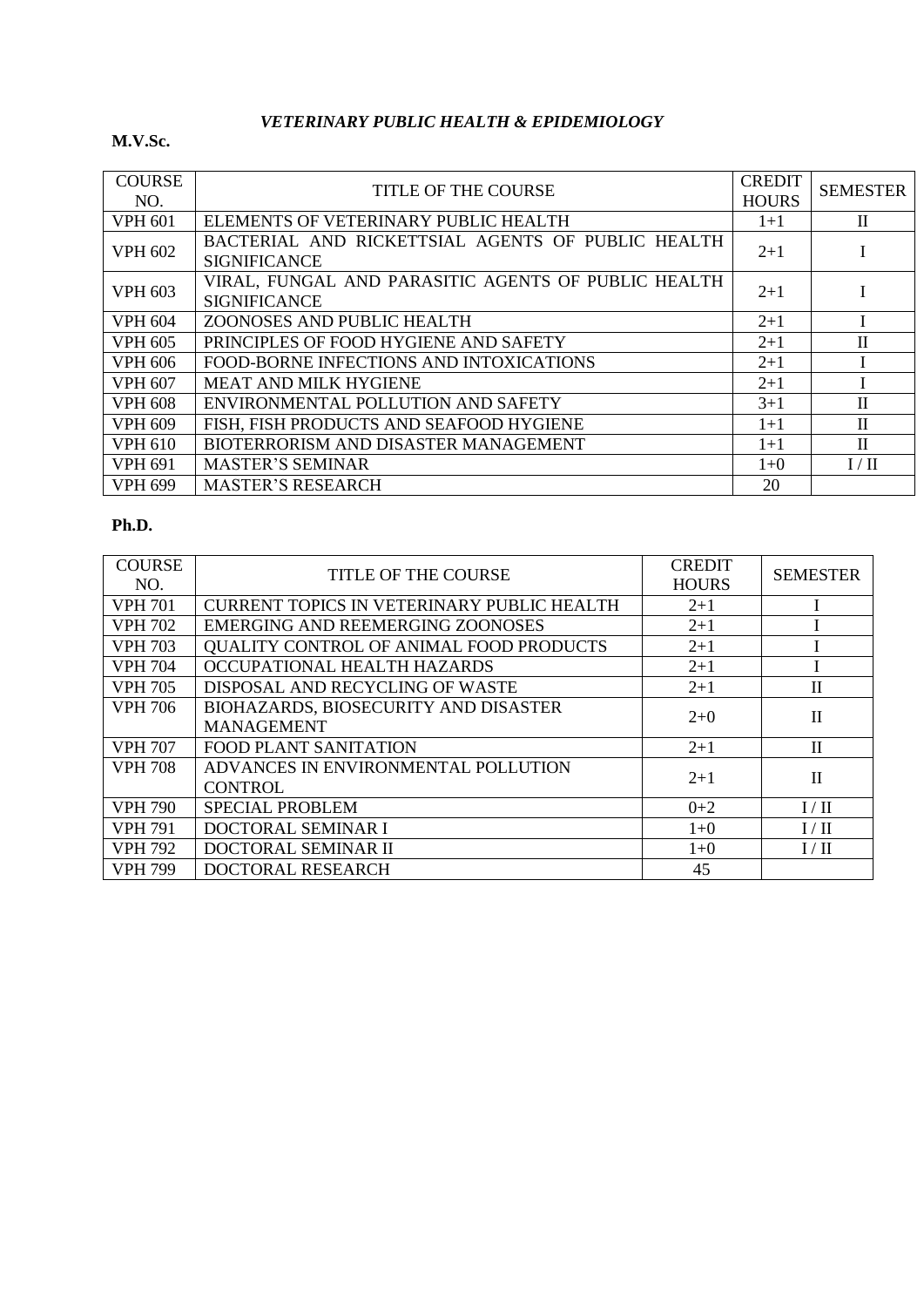# *VETERINARY PHARMACOLOGY & TOXICOLOGY*

#### **M.V.Sc.**

| <b>COURSE</b><br>NO. | <b>TITLE OF THE COURSE</b>              | <b>CREDIT</b><br><b>HOURS</b> | <b>SEMESTER</b> |
|----------------------|-----------------------------------------|-------------------------------|-----------------|
| <b>VPT 601</b>       | <b>GENERAL PHARMACOLOGY</b>             | $2+0$                         |                 |
| <b>VPT 602</b>       | AUTONOMIC AND AUTACOID PHARMACOLOGY     | $2 + 1$                       |                 |
| <b>VPT 603</b>       | <b>CNS PHARMACOLOGY</b>                 | $2 + 1$                       |                 |
| <b>VPT 604</b>       | DIGESTIVE AND RESPIRATORY PHARMACOLOGY  | $2+0$                         | $\mathbf{I}$    |
| <b>VPT 605</b>       | CARDIOVASCULAR AND RENAL PHARMACOLOGY   | $2+0$                         | $\mathbf{I}$    |
| VPT 606              | ENDOCRINE AND REPRODUCTIVE PHARMACOLOGY | $2+0$                         |                 |
| <b>VPT 607</b>       | <b>CHEMOTHERAPY</b>                     | $2 + 1$                       | $\mathbf{I}$    |
| <b>VPT 608</b>       | TOXICOLOGY OF XENOBIOTICS               | $2 + 1$                       | $_{\rm II}$     |
| <b>VPT 609</b>       | <b>TOXICOLOGY OF PLANTS AND TOXINS</b>  | $2+0$                         |                 |
| <b>VPT 610</b>       | PHARMACOLOGICAL TECHNIQUES              | $1+1$                         |                 |
| <b>VPT 611</b>       | TECHNIQUES IN TOXICOLOGY                | $1+1$                         | $\mathbf{I}$    |
| <b>VPT 612</b>       | <b>ETHNOPHARMACOLOGY</b>                | $2+0$                         | $\mathbf{I}$    |
| <b>VPT 691</b>       | <b>MASTER'S SEMINAR</b>                 | $1+0$                         | I/H             |
| <b>VPT 699</b>       | <b>MASTER'S RESEARCH</b>                | 20                            |                 |

| <b>COURSE</b><br>N <sub>O</sub> | <b>TITLE OF THE COURSE</b>     | <b>CREDIT</b><br><b>HOURS</b> | <b>SEMESTER</b>    |
|---------------------------------|--------------------------------|-------------------------------|--------------------|
| <b>VPT 701</b>                  | ADVANCES IN NEURO PHARMACOLOGY | $2+0$                         | Ι                  |
| <b>VPT 702</b>                  | <b>AUTACOID PHARMACOLOGY</b>   | $1+0$                         | I                  |
| <b>VPT 703</b>                  | PHARMACOLOGY OF HERBAL DRUGS   | $2+1$                         | L                  |
| VPT 704                         | DRUG METABOLISM                | $2+0$                         | I                  |
| <b>VPT 705</b>                  | MOLECULAR PHARMACOLOGY         | $2+0$                         | $\mathbf{I}$       |
| <b>VPT 706</b>                  | <b>PHARMACOKINETICS</b>        | $2+1$                         | $\mathbf{H}$       |
| <b>VPT 707</b>                  | <b>PHARMACOGENOMICS</b>        | $2+0$                         | $\mathbf{I}$       |
| <b>VPT 708</b>                  | <b>IMMUNOPHARMACOLOGY</b>      | $1+0$                         | $\mathbf{I}$       |
| <b>VPT 709</b>                  | MOLECULAR TOXICOLOGY           | $2+0$                         | $\mathbf{I}$       |
| <b>VPT 710</b>                  | <b>CLINICAL PHARMACOLOGY</b>   | $1+1$                         |                    |
| <b>VPT 711</b>                  | <b>CLINICAL TOXICOLOGY</b>     | $2+1$                         | L                  |
| <b>VPT 712</b>                  | <b>ECOTOXICOLOGY</b>           | $2+0$                         | $\mathbf{I}$       |
| <b>VPT 713</b>                  | <b>REGULATORY TOXICOLOGY</b>   | $2 + 1$                       | I                  |
| <b>VPT 790</b>                  | <b>SPECIAL PROBLEM</b>         | $0 + 2$                       | $\rm{U}$ $\rm{II}$ |
| <b>VPT 791</b>                  | DOCTORAL SEMINAR-I             | $1+0$                         | $\mathbf{U}$ II    |
| <b>VPT 792</b>                  | DOCTORAL SEMINAR-II            | $1+0$                         | $\rm{U}$ $\rm{II}$ |
| VPT 799                         | DOCTORAL RESEARCH              | 45                            |                    |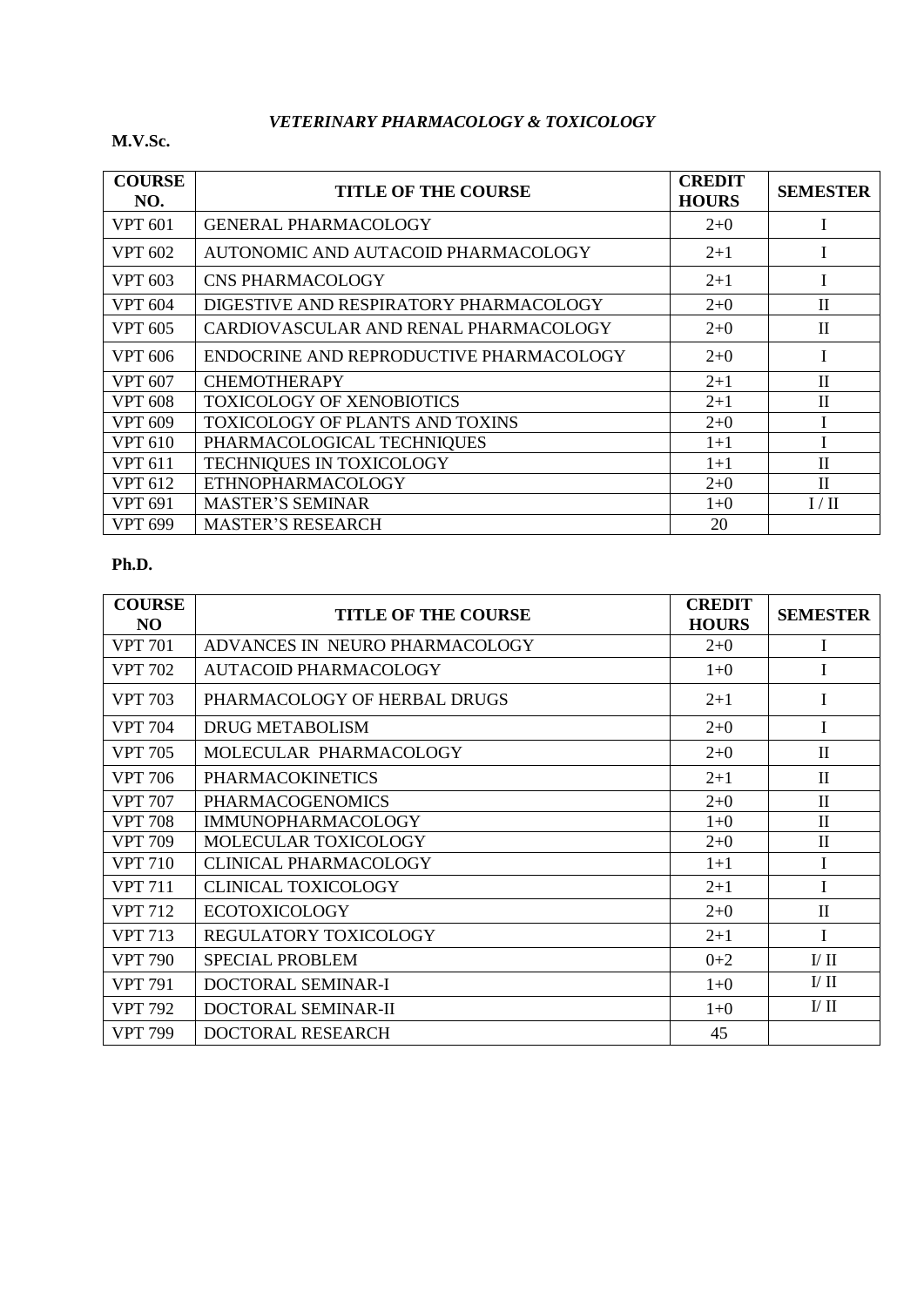#### *DEPARTMENT OF VETERINARY MEDICINE*

## **M.V.Sc.**

| <b>COURSE</b><br>NO | <b>COURSE TITLE</b>                                                          | <b>CREDIT</b><br><b>HRS</b> | <b>SEMESTER</b> |
|---------------------|------------------------------------------------------------------------------|-----------------------------|-----------------|
| VM-601              | <b>RUMINANT MEDICINE-I</b>                                                   | $3+0$                       | $\mathbf I$     |
| VM-602              | RUMINANT MEDICINE- II                                                        | $3+0$                       | $\mathbf{I}$    |
| VM-603              | DISEASES OF PRODUCTION AND MAMMARY GLAND<br>OF DAIRY ANIMALS                 | $2 + 0$                     | $\mathbf I$     |
| VM-604              | <b>CANINE &amp; FELINE MEDICINE-I</b>                                        | $2 + 0$                     | $\mathbf I$     |
| VM-605              | <b>CANINE &amp; FELINE MEDICINE- II</b>                                      | $2 + 0$                     | $\mathbf{I}$    |
| VM-606              | <b>EQUINE MEDICINE</b>                                                       | $2 + 0$                     | $\mathbf{I}$    |
| VM-607              | VETERINARY NEONATOLOGY & PAEDIATRICS                                         | $2 + 0$                     | $\mathbf I$     |
| VM-608              | <b>AVIAN MEDICINE</b>                                                        | $1 + 0$                     | $\mathbf{I}$    |
| VM-609              | SWINE MEDICINE (DISEASES OF ANIMAL SPECIES OF<br>REGIONAL IMPORTANCE)        | $1+0$                       | $\mathbf{I}$    |
| $VM-610$            | ZOO, WILD & LABORATORY ANIMAL MEDICINE                                       | $2+0$                       | $\mathbf I$     |
| VM-611              | <b>CLINICAL DIAGNOSTIC TECHNIQUES</b>                                        | $0+2$                       | $\mathbf{I}$    |
| $VM-612$            | <b>VETERINARY EMERGENCY MEDICINE</b>                                         | $1+1$                       | $\mathbf{I}$    |
| $VM-613$            | DISEASES OF ANIMALS CAUSED BY TOXICANTS                                      | $1+0$                       | $\mathbf{I}$    |
| $VM-614$            | <b>CLINICAL NUTRITION OF SICK ANIMALS</b>                                    | $1 + 0$                     | $\mathbf{I}$    |
| $VM-615$            | VETERINARY<br>JURISPRUDENCE<br><b>AND</b><br><b>ANIMAL</b><br><b>WELFARE</b> | $1+0$                       | $\mathbf I$     |
| VM-616              | BIOSECURITY PRACTICES IN DISEASE PREVENTION                                  | $1 + 0$                     | $\mathbf I$     |
| $VM-617$            | <b>CLINICAL PRACTICE-I</b>                                                   | $0 + 3$                     | $\mathbf I$     |
| VM-618              | <b>CLINICAL PRACTICE- II</b>                                                 | $0 + 3$                     | $\mathbf{I}$    |
| VM-691              | <b>MASTER'S SEMINAR</b>                                                      | $1+0$                       | I / II          |
| VM-699              | <b>MASTER'S RESEARCH</b>                                                     | 20                          |                 |

ESSENTIAL COURSES (CREDIT HOURS 22): VM 601, 602, 603, 604, 605, 607, 611, 617, 618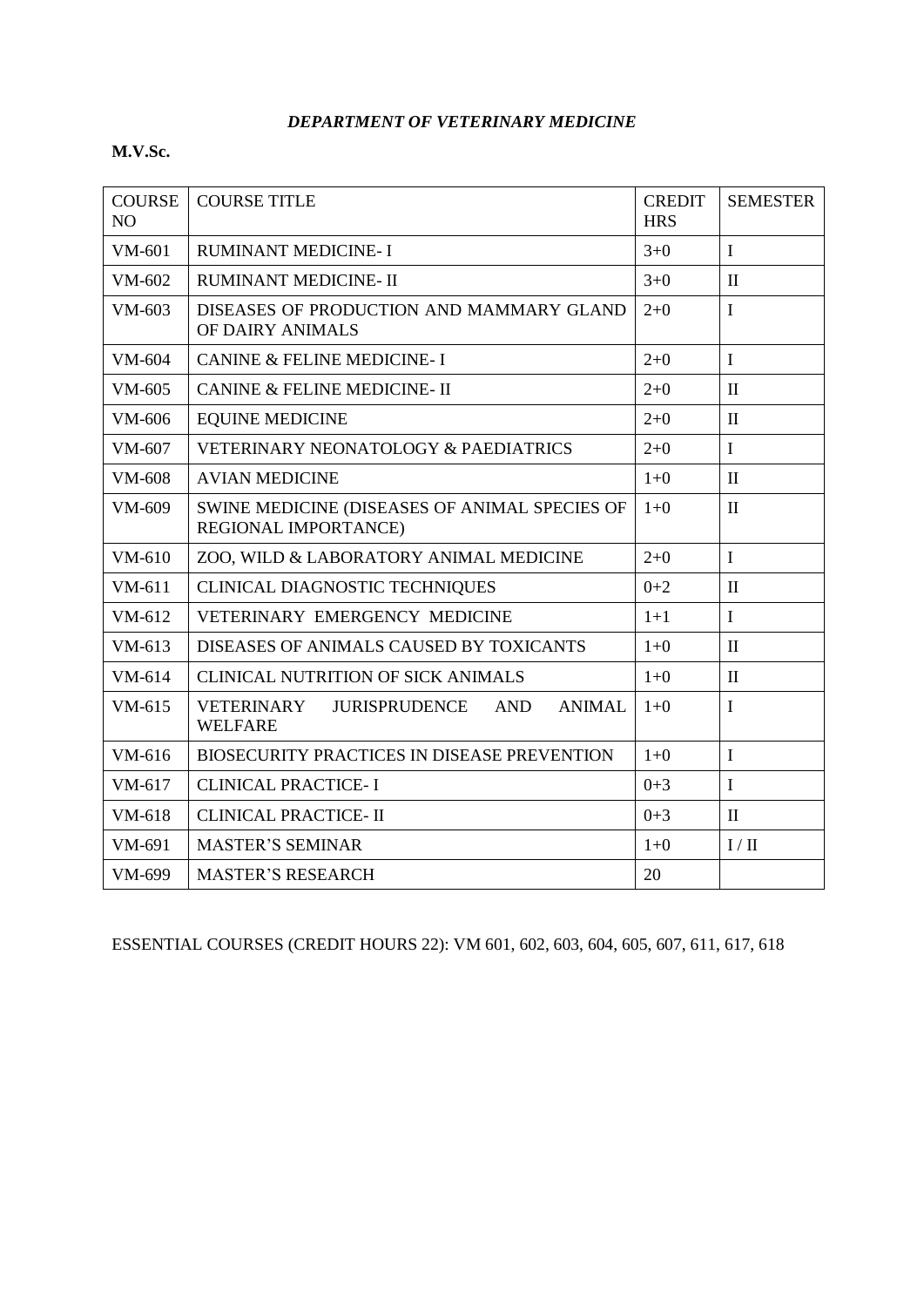### *DEPARTMENT OF VETERINARY MEDICINE*

### **Ph.D. COURSES**

| <b>COURSE</b> | <b>COURSE TITLE</b>                        | <b>CREDIT</b> | <b>SEMESTER</b> |
|---------------|--------------------------------------------|---------------|-----------------|
| NO            |                                            | HRS.          |                 |
| <b>VM-701</b> | ADVANCES IN FARM ANIMAL                    | $2 + 0$       | $\mathbf I$     |
|               | <b>GASTROENTEROLOGY</b>                    |               |                 |
| VM-702        | ADVANCES IN FARM ANIMAL NEUROLOGICAL       | $1+0$         | $\mathbf{I}$    |
|               | AND MUSCULOSKELETAL SYSTEM DISEASES        |               |                 |
| VM-703        | ADVANCES IN FARM ANIMAL                    | $1 + 0$       | $\mathbf I$     |
|               | CARDIOPULMONARY AND UROLOGICAL DISEASES    |               |                 |
| VM-704        | ADVANCES IN FARM ANIMAL NEONATOLOGY        | $1 + 0$       | $\mathbf{I}$    |
| VM-705        | HERD HEALTH MEDICINE                       | $1+1$         | $\mathbf{I}$    |
| VM-706        | ADVANCES IN EMERGING AND RE-EMERGING       | $2+0$         | $\mathbf{I}$    |
|               | <b>INFECTIOUS DISEASES OF FARM ANIMALS</b> |               |                 |
| <b>VM-707</b> | ADVANCES IN CANINE & FELINE                | $1+0$         | $\mathbf I$     |
|               | <b>GASTROENTEROLOGY</b>                    |               |                 |
| <b>VM-708</b> | ADVANCES IN CANINE & FELINE NEUROLOGICAL   | $1+0$         | $\mathbf I$     |
|               | AND MUSCULOSKELETAL SYSTEM DISEASES        |               |                 |
| VM-709        | ADVANCES IN CANINE & FELINE                | $1+0$         | $\mathbf{I}$    |
|               | CARDIOPULMONARY AND UROLOGICAL DISEASES    |               |                 |
| $VM-710$      | ADVANCES IN CANINE & FELINE DERMATOLOGY    | $1+0$         | $\mathbf{I}$    |
|               | AND ENDOCRINOLOGY                          |               |                 |
| $VM-711$      | ADVANCES IN CANINE & FELINE NEONATOLOGY    | $1+0$         | $\mathbf{I}$    |
|               | <b>AND PAEDIATRICS</b>                     |               |                 |
| VM-712        | ADVANCES IN CANINE & FELINE EYE AND EAR    | $1+0$         | $\mathbf{I}$    |
|               | <b>DISEASES</b>                            |               |                 |
| $VM-713$      | ADVANCES IN EMERGING AND RE-EMERGING       | $1+0$         | $\mathbf I$     |
|               | DISEASES OF CANINE & FELINE                |               |                 |
| VM-714        | ADVANCED CLINICAL PRACTICE- I              | $0 + 2$       | $\mathbf I$     |
| VM-715        | ADVANCED CLINICAL PRACTICE- II             | $0 + 2$       | $\mathbf{I}$    |
| VM-716        | ADVANCED CLINICAL PRACTICE- III            | $0 + 2$       | $\mathbf I$     |
| VM-790        | <b>SPECIAL PROBLEM</b>                     | $0 + 2$       | I/II            |
| VM-791        | DOCTORAL SEMINAR-I                         | $1 + 0$       | I/II            |
| VM-792        | DOCTORAL SEMINAR- II                       | $1+0$         | I/II            |
| VM-799        | DOCTORAL RESEARCH                          | 45            |                 |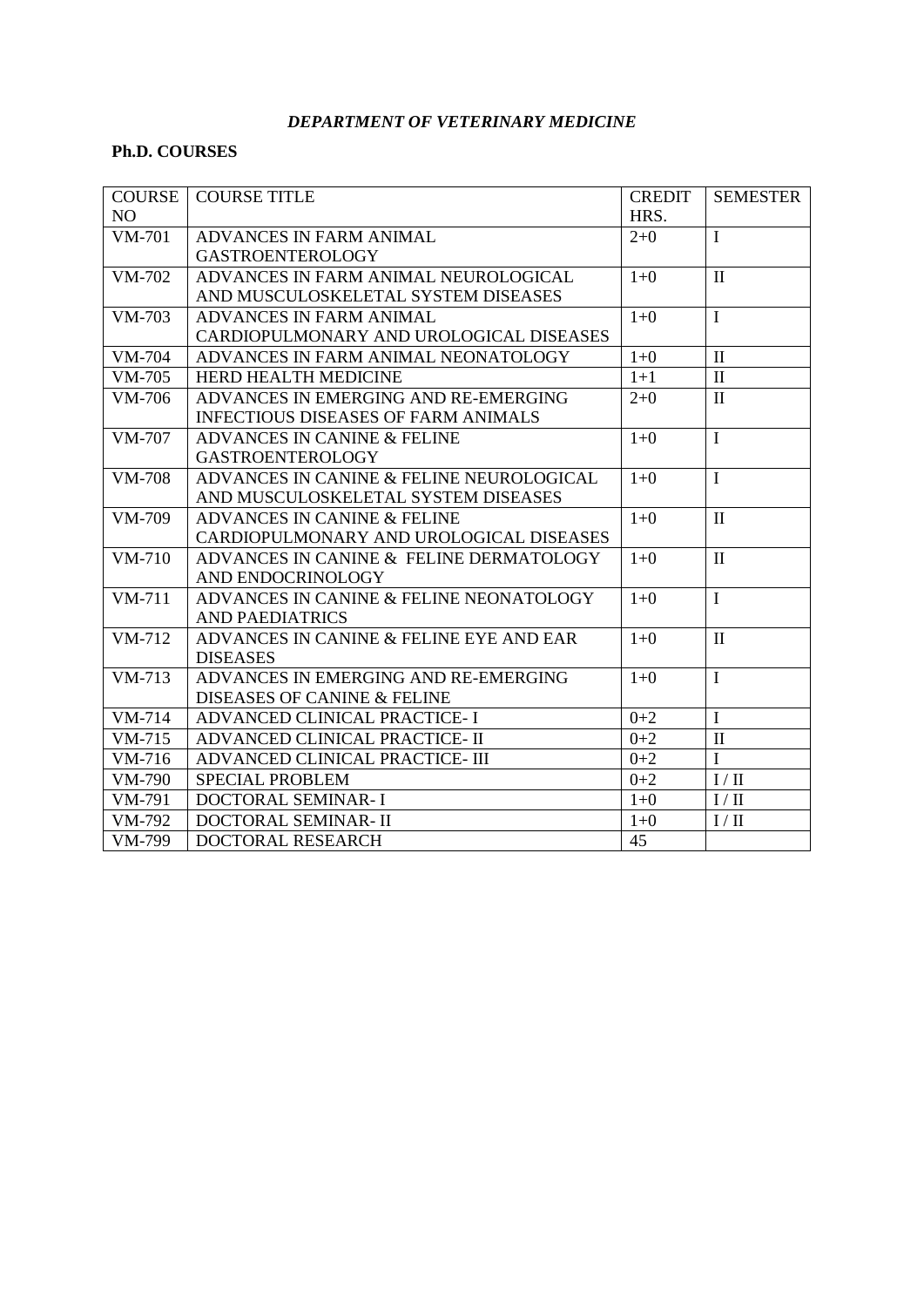## *VETERINARY SURGERY AND RADIOLOGY*

**M.V.Sc.** 

| <b>COURSE</b><br>NO. | <b>TITLE OF THE COURSE</b>                     | <b>CREDIT</b><br><b>HOURS</b> | <b>SEMESTER</b> |
|----------------------|------------------------------------------------|-------------------------------|-----------------|
| <b>VSR 601</b>       | PRINCIPLES OF SURGERY                          | $2+0$                         | T               |
| <b>VSR 602</b>       | <b>CLINICAL PRACTICE - I</b>                   | $0 + 3$                       |                 |
| <b>VSR 603</b>       | CLINICAL PRACTICE – II                         | $0+3$                         | $\mathbf H$     |
| <b>VSR 604</b>       | SMALL ANIMAL ANESTHESIA                        | $2 + 1$                       | 1               |
| <b>VSR 605</b>       | LARGE ANIMAL ANESTHESIA                        | $2 + 1$                       |                 |
| <b>VSR 606</b>       | DIAGNOSTIC IMAGING TECHNIQUES                  | $2 + 1$                       | Ī               |
| <b>VSR 607</b>       | VETERINARY OPHTHALMOLOGY &<br><b>DENTISTRY</b> | $1 + 1$                       | $\mathbf{I}$    |
| <b>VSR 608</b>       | SMALL ANIMAL SOFT TISSUE SURGERY               | $2 + 1$                       | $\mathbf{I}$    |
| <b>VSR 609</b>       | LARGE ANIMAL SOFT TISSUE SURGERY               | $2 + 1$                       | $\mathbf{I}$    |
| <b>VSR 610</b>       | <b>ORTHOPEDICS &amp; LIMB SURGERY</b>          | $2 + 1$                       | $\mathbf{I}$    |
| <b>VSR 691</b>       | <b>MASTER'S SEMINAR</b>                        | $1+0$                         | I/H             |
| <b>VSR 699</b>       | <b>MASTER'S RESEARCH</b>                       | 20                            |                 |

| <b>COURSE</b><br>NO. | <b>TITLE OF THE COURSE</b>                            | <b>CREDIT HOURS</b> | <b>SEMESTER</b> |
|----------------------|-------------------------------------------------------|---------------------|-----------------|
| <b>VSR 701</b>       | CLINICAL SURGICAL PRACTICE I                          | $0+2$               | I               |
| <b>VSR 702</b>       | CLINICAL SURGICAL PRACTICE II                         | $0+2$               | $\rm II$        |
| <b>VSR 703</b>       | CLINICAL SURGICAL PRACTICE III                        | $0+2$               |                 |
| <b>VSR 704</b>       | ANAESTHESIA OF WILD AND LABORATORY<br><b>ANIMALS</b>  | $1 + 1$             |                 |
| <b>VSR 705</b>       | ADVANCES IN ANAESTHESIOLOGY                           | $2 + 1$             |                 |
| <b>VSR 706</b>       | ADVANCES IN DIAGNOSTIC IMAGING<br><b>TECHNIQUES</b>   | $2 + 1$             | П               |
| <b>VSR 707</b>       | <b>NEUROSURGERY</b>                                   | $2 + 1$             |                 |
| <b>VSR 708</b>       | EXPERIMENTAL SURGICAL TECHNIQUES IN<br><b>ANIMALS</b> | $1 + 1$             | $\rm II$        |
| <b>VSR 789</b>       | SPECIAL PROBLEM IN ANAESTHESIA                        | $0+2$               | I/II            |
| <b>VSR 790</b>       | <b>SPECIAL PROBLEM IN SURGERY</b>                     | $0+2$               | I/II            |
| <b>VSR 791</b>       | DOCTORAL SEMINAR - I                                  | $1+0$               | I/II            |
| <b>VSR 792</b>       | DOCTORAL SEMINAR - II                                 | $1+0$               | I / II          |
| <b>VSR 799</b>       | DOCTORAL RESEARCH                                     | 45                  |                 |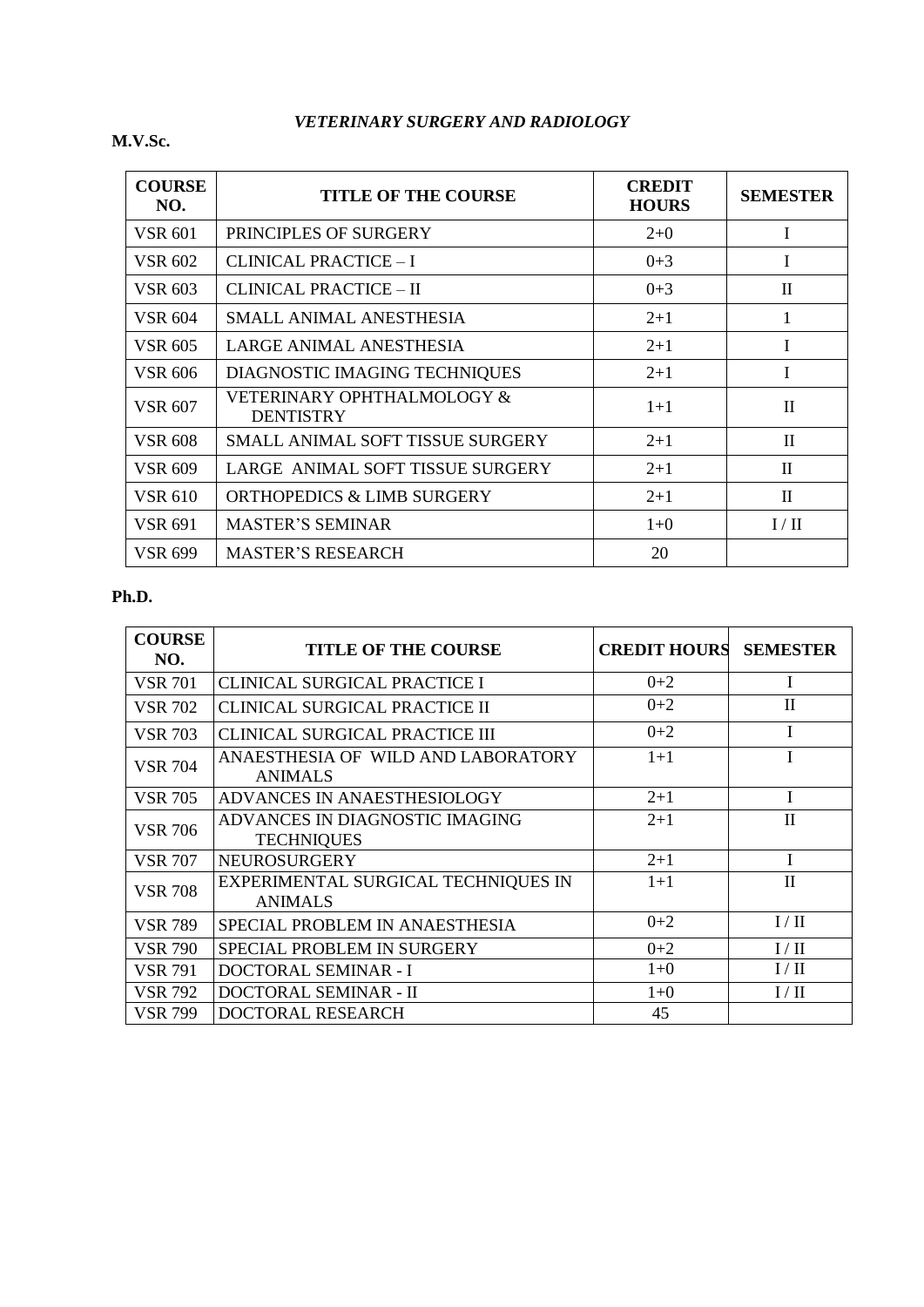## **M.V.Sc.**

| <b>COURSE</b>  | <b>TITLE OF COURSE</b>     | <b>CREDIT</b> | <b>SEMESTER</b> |
|----------------|----------------------------|---------------|-----------------|
| NO.            |                            | <b>HOURS</b>  |                 |
| VOG 601        | <b>GEN GYNAECOLOGY</b>     | $3+1$         |                 |
| VOG 602        | <b>FEMALE INFERTILITY</b>  | $3+1$         |                 |
| VOG 603        | <b>VET. OBSTETRICS</b>     | $2+2$         | I               |
| VOG 604        | ANDROLOGY AND MALE         | $3+1$         | $\mathbf{I}$    |
|                | <b>INFERTILITY</b>         |               |                 |
| VOG 605        | SEMEN PRESERVATION AND A.I | $2 + 1$       | H               |
| VOG 606        | REPRODUCTIVE BIOTECHNOLOGY | $3+1$         | $\mathbf{I}$    |
| VOG 607        | <b>CLINICAL PRACTICE-I</b> | $0 + 3$       | $\mathbf{I}$    |
| <b>VOG 608</b> | CLINICAL PRACTICE II       | $0 + 3$       | $\mathbf{I}$    |
| VOG 691        | <b>MASTER'S SEMINAR</b>    | $1+0$         | I/H             |
| VOG699         | <b>MASTER'S RESEARCH</b>   | 20            |                 |

| <b>COURSE</b>  | <b>TITLE OF COURSE</b>      | <b>CREDIT</b> | <b>SEMESTER</b> |
|----------------|-----------------------------|---------------|-----------------|
| NO.            |                             | <b>HOURS</b>  |                 |
| <b>VOG 701</b> | ADVANCE IN GYNAECOLOGY      | $2+1$         | $\mathbf I$     |
| VOG 702        | ADVANCE IN OBSTETRICS       | $2 + 1$       | $\mathbf I$     |
| <b>VOG 703</b> | ADVANCE IN ANDROLOGY        | $2 + 1$       | $\mathbf I$     |
| VOG 704        | ADVANCE IN REPRODUCTIVE     | $1 + 1$       | $\mathbf{H}$    |
|                | <b>BIOTECHNOLOGY</b>        |               |                 |
| <b>VOG 705</b> | <b>ADVANCE IN SEMEN</b>     | $1+1$         | $\mathbf{I}$    |
|                | <b>PRESERVATION</b>         |               |                 |
| <b>VOG 706</b> | <b>CLINICAL PRACTICE-I</b>  | $0 + 3$       | $\mathbf{I}$    |
| VOG 707        | <b>CLINICAL PRACTICE-II</b> | $0 + 3$       | $\mathbf{I}$    |
| VOG 790        | <b>SPECIAL PROBLEM</b>      | $0+2$         | $\mathbf{I}$    |
| VOG 791        | DOCTORAL SEMINAR-I          | $1+0$         | VII             |
| VOG 792        | DOCTORAL SEMINAR-II         | $1+0$         | $V$ II          |
| VOG799         | DOCTORAL RESEARCH           | 45            |                 |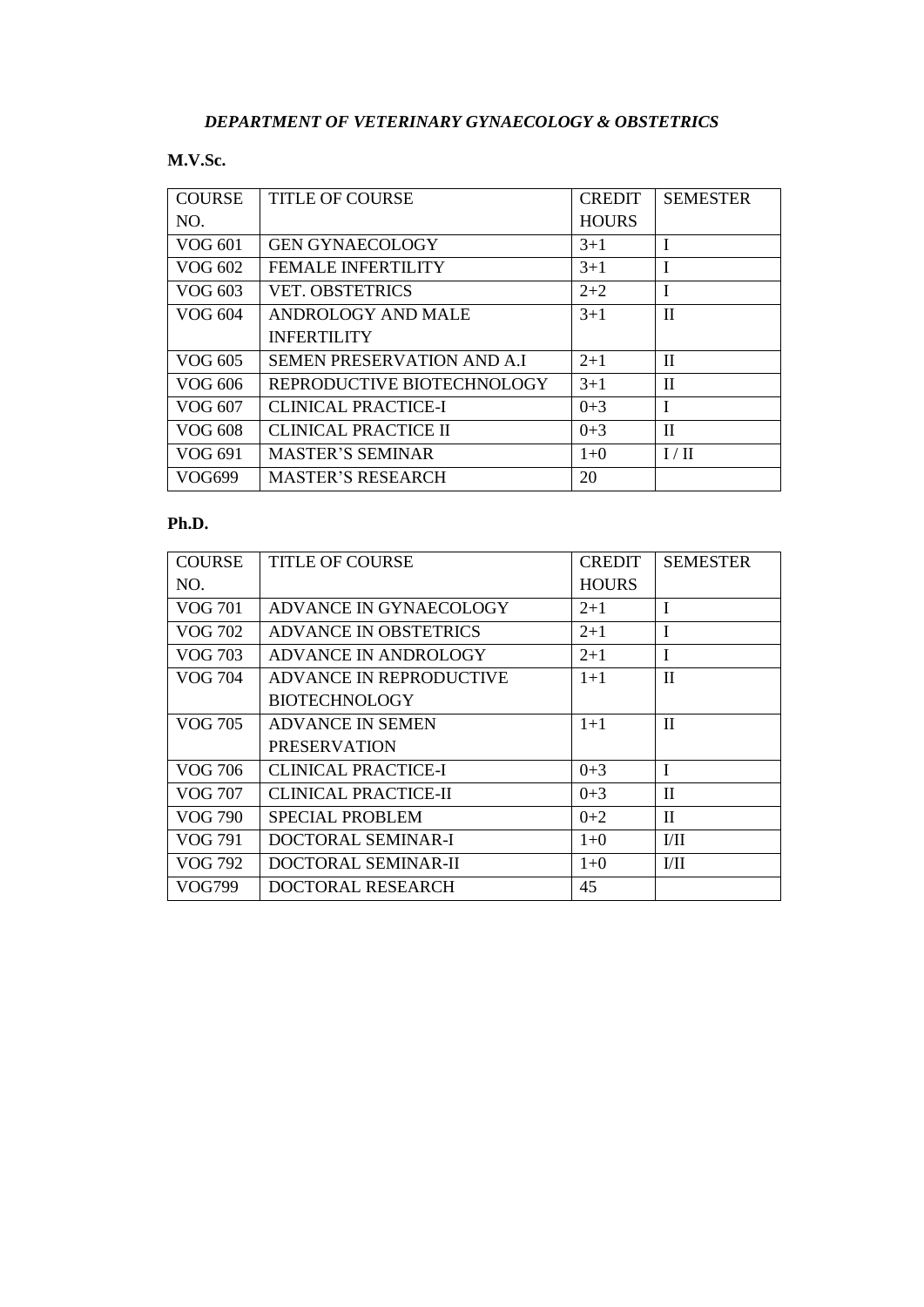# *LIVESTOCK PRODUCTION AND MANAGEMENT*

| <b>M. V. Sc.</b>                |                                                     |                               |                 |
|---------------------------------|-----------------------------------------------------|-------------------------------|-----------------|
| <b>COURSE</b><br>N <sub>O</sub> | <b>TITLE OF THE COURSE</b>                          | <b>CREDIT</b><br><b>HOURS</b> | <b>SEMESTER</b> |
| <b>LPM 601</b>                  | CATTLE AND BUFFALO PROD AND<br><b>MANAGEMENT</b>    | $2 + 1$                       | $\mathbf I$     |
| <b>LPM 602</b>                  | SHEEP AND GOAT PROD AND MANAGEMENT                  | $2+1$                         | $\mathbf I$     |
| LPM 603                         | SWINE PRODUCTION AND MANAGEMENT                     | $1 + 1$                       | $\mathbf I$     |
| LPM 604                         | LAB ANIMAL PROD AND MANAGEMENT                      | $1 + 1$                       | $\mathbf I$     |
| LPM 605                         | SHELTER MANAGEMENT                                  | $1+1$                         | $\mathbf{I}$    |
| LPM 606                         | PRINCIPLES OF ENVIR. HYGIENE & WASTE<br><b>MGMT</b> | $2+0.$                        | $\mathbf{I}$    |
| LPM 607                         | <b>CLIMATOLOGY AND ANIMAL PRODUCTION</b>            | $1+0$                         | $\mathbf{I}$    |
| <b>LPM 608</b>                  | POULTRY FARM AND HATCHERY<br><b>MANAGEMENT</b>      | $2 + 1$                       | $\mathbf{I}$    |
| <b>LPM 609</b>                  | <b>FARM ANIMAL BEHAVIOR</b>                         | $1+0$                         | $\mathbf I$     |
| LPM 610                         | <b>INTEGRATED LIVESTOCK FARMING SYSTEM</b>          | $2 + 1$                       | $\mathbf{I}$    |
| LPM 611                         | EQUINE PRODUCTION AND MANAGEMENT                    | $1+1$                         | $\mathbf{I}$    |
| LPM 612                         | WILD LIFE MANAGEMENT AND<br><b>CONSERVATION</b>     | $2+0$                         | $\mathbf I$     |
| LPM 613                         | LIVESTOCK BUSINESS MANAGEMENT                       | $1+1$                         | $\mathbf{I}$    |
| LPM 691                         | <b>MASTER'S SEMINAR</b>                             | $1+0$                         | I/II            |
| <b>LPM 699</b>                  | <b>MASTER'S RESEARCH</b>                            | 45                            |                 |

| <b>COURSE</b><br>N <sub>O</sub> | TITLE OF THE COURSE                                            | <b>CREDIT</b><br><b>HOURS</b> | <b>SEMESTER</b> |
|---------------------------------|----------------------------------------------------------------|-------------------------------|-----------------|
| <b>LPM 701</b>                  | ADVANCES IN CATTLE AND BUFFALO PRODUCTION<br>AND MANAGEMENT    | $3+0$                         | I               |
| <b>LPM702</b>                   | ADVANCES IN SHEEP AND GOAT PRODUCTION AND<br><b>MANAGEMENT</b> | $2 + 1$                       | I               |
| <b>LPM 703</b>                  | ADVANCES IN SWINE PRODUCTION AND<br><b>MANAGEMENT</b>          | $2 + 1$                       | I               |
| <b>LPM 704</b>                  | ADVANCES IN LABORATORY ANIMAL PRODUCTION<br>AND MANAGEMENT     | $1+0$                         | I               |
| <b>LPM 705</b>                  | ADVANCES IN POULTRY PRODUCTION AND<br><b>MANAGEMENT</b>        | $2 + 1$                       | $\mathbf{I}$    |
| <b>LPM 706</b>                  | ADVANCES IN ENVIRONMENTAL MANAGEMENT                           | $1 + 1$                       | $\mathbf{I}$    |
| <b>LPM 707</b>                  | ADVANCES IN EQUINE PRODUCTION AND<br><b>MANAGEMENT</b>         | $2 + 1$                       | $\mathbf{I}$    |
| <b>LPM 790</b>                  | <b>SPECIAL PROBLEM</b>                                         | $0+2$                         | I / II          |
| LPM 791                         | DOCTORAL SEMINAR-I                                             | $1+0$                         | I/II            |
| LPM 792                         | DOCTORAL SEMINAR-II                                            | $1+0$                         | I / II          |
| <b>LPM799</b>                   | DOCTORAL RESEARCH                                              | 45                            |                 |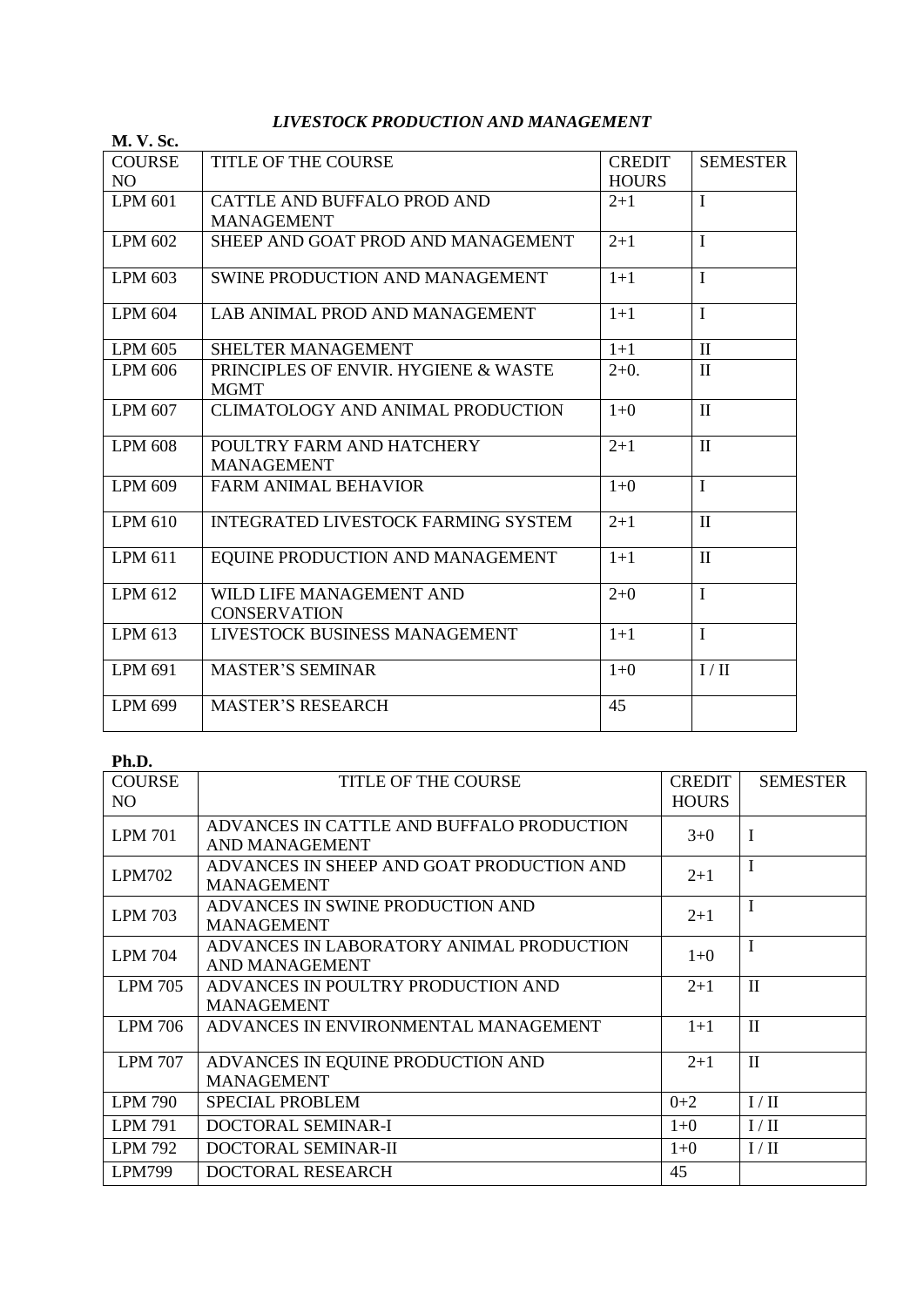# **DEPARTMENT OF POULTRY SCIENCE**

#### **M.V.Sc.**

| <b>COURSE</b><br>NO. | <b>TITLE OF THE COURSE</b>                                              | <b>CREDIT</b><br><b>HOURS</b> | <b>SEMESTER</b> |
|----------------------|-------------------------------------------------------------------------|-------------------------------|-----------------|
| <b>PSC 601</b>       | POULTRY BREEDING AND GENETICS                                           | $2 + 1$                       |                 |
| <b>PSC 602</b>       | POULTRY NUTRITION AND FEEDING                                           | $2 + 1$                       | $\mathbf{I}$    |
| <b>PSC 603</b>       | COMMERCIAL LAYER PRODUCTION.                                            | $2 + 1$                       | $\mathbf{I}$    |
| <b>PSC 604</b>       | <b>COMMERCIAL BROILER PRODUCTION</b>                                    | $2+1$                         |                 |
| <b>PSC 605</b>       | BREEDER STOCK, FLOCK, HEALTH<br>AND<br>HATCHERY MANAGEMENT              | $3+1$                         | $\mathbf{I}$    |
| <b>PSC 606</b>       | MANAGEMENT OF POULTRY OTHER THAN<br><b>CHICKEN</b>                      | $2 + 1$                       |                 |
| <b>PSC 607</b>       | POULTRY PRODUCTS TECHNOLOGY<br><b>AND</b><br><b>MARKETING</b>           | $2 + 1$                       | $\mathbf{I}$    |
| <b>PSC 608</b>       | ECONOMICS, PROJECTS<br><b>AND</b><br><b>POULTRY</b><br><b>MARKETING</b> | $2 + 1$                       |                 |
| <b>PSC 609</b>       | PHYSIOLOGY OF POULTRY PRODUCTION                                        | $2 + 1$                       |                 |
| <b>PSC 691</b>       | <b>MASTER'S SEMINAR</b>                                                 | $1+0$                         | I/H             |
| <b>PSC 699</b>       | <b>MASTER'S RESEARCH</b>                                                | 20                            |                 |

| <b>COURSE</b><br>NO. | <b>TITLE OF THE COURSE</b>                                     | <b>CREDIT</b><br><b>HOURS</b> | <b>SEMESTER</b> |
|----------------------|----------------------------------------------------------------|-------------------------------|-----------------|
| <b>PSC 701</b>       | APPLIED POULTRY NUTRITION.                                     | $2 + 1$                       |                 |
| <b>PSC 702</b>       | CONCEPT IN COMMERCIAL POULTRY<br>PRODUCTION.                   | $2+1$                         |                 |
| <b>PSC 703</b>       | DEVELOPMENTS IN POULTRY PRODUCTS<br><b>TECHNOLOGY</b>          | $2+1$                         |                 |
| <b>PSC 704</b>       | <b>EMERGING DISEASES OF POULTRY AND</b><br><b>FLOCK HEALTH</b> | $2 + 1$                       | $\mathbf{I}$    |
| <b>PSC 705</b>       | ADVANCED POULTRY BREEDING METHODS                              | $2 + 1$                       | $\mathbf{I}$    |
| <b>PSC 706</b>       | POULTRY ECONOMICS, MARKETING AND<br><b>INTEGRATION</b>         | $2+1$                         | $\mathbf{I}$    |
| <b>PSC 791</b>       | DOCTORAL SEMINAR I                                             | $1+0$                         | I/II            |
| <b>PSC 792</b>       | DOCTORAL SEMINAR II                                            | $1+0$                         | I/H             |
| <b>PSC 799</b>       | DOCTORAL RESEARCH                                              | 45                            |                 |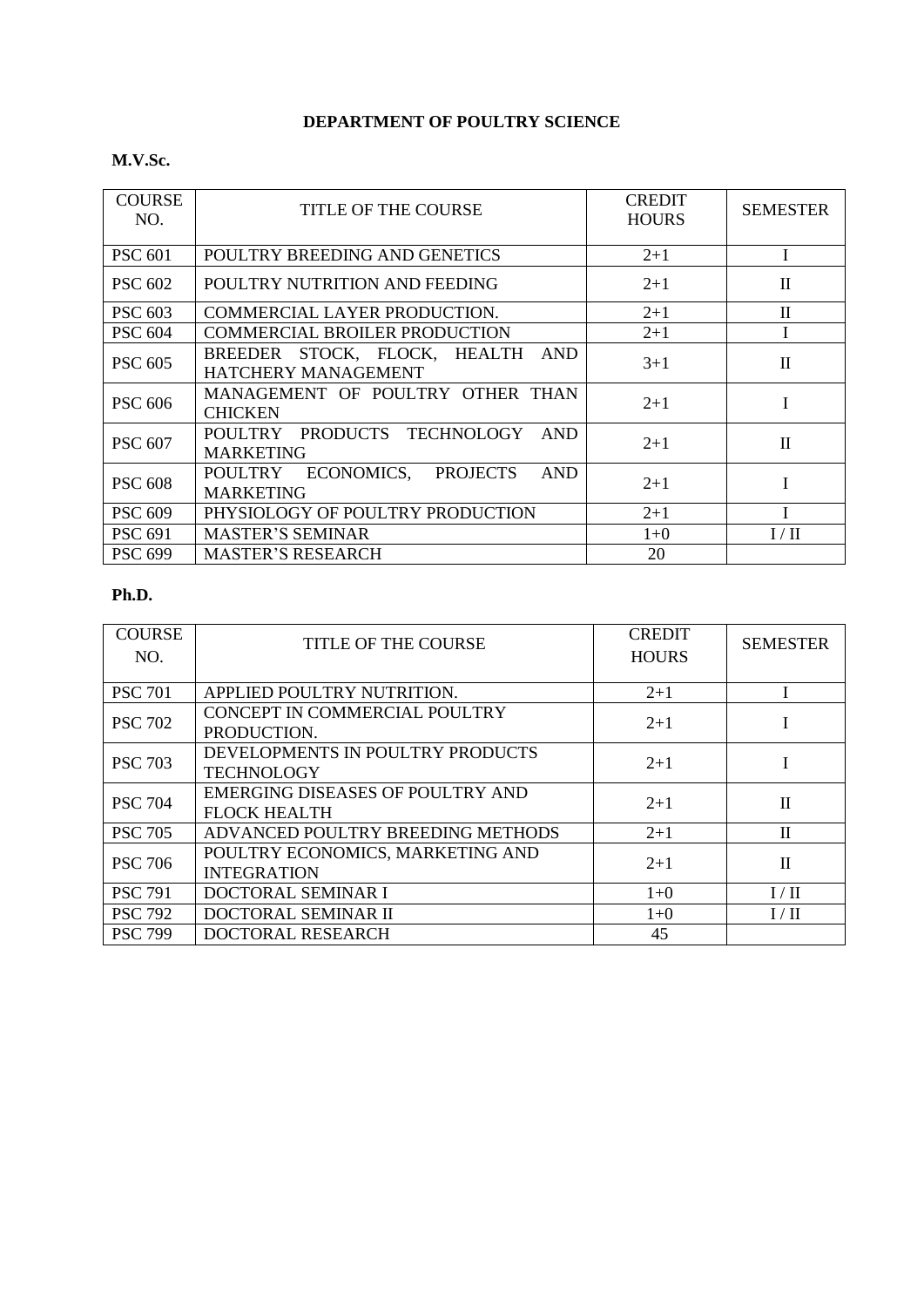#### *ANIMAL NUTRITION*

## **M.V.Sc.**

| <b>COURSE</b>  | <b>TITLE OF THE COURSE</b>                     | <b>CREDIT</b> | <b>SEMESTER</b> |
|----------------|------------------------------------------------|---------------|-----------------|
| NO.            |                                                | <b>HOURS</b>  |                 |
| <b>ANN 601</b> | ANIMAL NUTRITION – ENERGY AND PROTEIN          | $3+0$         | $\mathbf I$     |
| <b>ANN 602</b> | ANIMAL NUTRITION - MINERALS, VITAMINS AND FEED | $3+1$         |                 |
|                | <b>ADDITIVES</b>                               |               |                 |
| <b>ANN 603</b> | <b>FEED TECHNOLOGY</b>                         | $1 + 1$       | $\mathbf{I}$    |
| <b>ANN 604</b> | FEED CONSERVATION, STORAGE AND QUALITY         | $2 + 2$       | I               |
|                | <b>CONTROL</b>                                 |               |                 |
| <b>ANN 605</b> | <b>RUMINANT NUTRITION</b>                      | $2 + 1$       | $\mathbf{I}$    |
| <b>ANN 606</b> | NON-RUMINANT NUTRITION                         | $1+1$         | $\mathbf{I}$    |
| <b>ANN 607</b> | NUTRITION OF COMPANION / LABORATORY, WILD AND  | $2+1$         | $\mathbf{I}$    |
|                | <b>ZOO ANIMALS</b>                             |               |                 |
| <b>ANN 608</b> | RESEARCH TECHNIQUE IN ANIMAL NUTRITION         | $1 + 3$       | $\mathbf I$     |
| <b>ANN 609</b> | NON-CONVENTIONAL FEEDSTUFF AND TOXIC           | $2 + 1$       | $\mathbf{I}$    |
|                | CONSTITUENTS/ANTIMETABOLITES IN ANIMAL         |               |                 |
|                | <b>FEEDSTUFF</b>                               |               |                 |
| <b>ANN 691</b> | <b>MASTER'S SEMINAR</b>                        | $1+0$         | I/H             |
| <b>ANN 699</b> | <b>MASTER'S RESEARCH</b>                       | 20            |                 |
|                |                                                |               |                 |

| <b>COURSE</b>  | <b>TITLE OF THE COURSE</b>                 | <b>CREDIT</b> | <b>SEMESTER</b> |
|----------------|--------------------------------------------|---------------|-----------------|
| NO.            |                                            | <b>HOUR</b>   |                 |
| <b>ANN 701</b> | MODERN CONCEPTS OF FEEDING RUMINANTS AND   | $3+0$         | I               |
|                | <b>FORAGE UTILIZATION</b>                  |               |                 |
| <b>ANN 702</b> | MODERN CONCEPTS OF FEEDING MONOGASTRIC     | $2+0$         | I               |
|                | <b>ANIMALS</b>                             |               |                 |
| <b>ANN 703</b> | NUTRITION AND RUMEN FERMENTATION           | $1 + 1$       | T               |
| <b>ANN 704</b> | ADVANCES IN MICRONUTRIENTS                 | $1 + 0$       | $\mathbf{I}$    |
| <b>ANN 705</b> | ADVANCED TECHNIQUES IN NUTRITION AND       |               |                 |
|                | <b>RESEARCH</b>                            | $1+2$         | $\mathbf{I}$    |
| <b>ANN 706</b> | ADVANCES IN FEED TECHNOLOGY                | $1 + 1$       | $\Pi$           |
| <b>ANN 707</b> | <b>CLINICAL NUTRITION</b>                  | $1 + 1$       | $\mathbf{I}$    |
| <b>ANN 708</b> | NUTRIENT AND DRUG INTERACTION              | $2+0$         |                 |
|                | NEW FEED RESOURCES AND TOXICANTS IN ANIMAL | $2+0$         |                 |
| <b>ANN 709</b> | <b>FEEDING</b>                             |               | $\mathbf{I}$    |
| <b>ANN 791</b> | DOCTORAL SEMINAR I                         | $1 + 0$       | I/II            |
| <b>ANN 792</b> | DOCTORAL SEMINAR II                        | $1 + 0$       | I/II            |
| <b>ANN 799</b> | DOCTORAL RESEARCH                          | 45            |                 |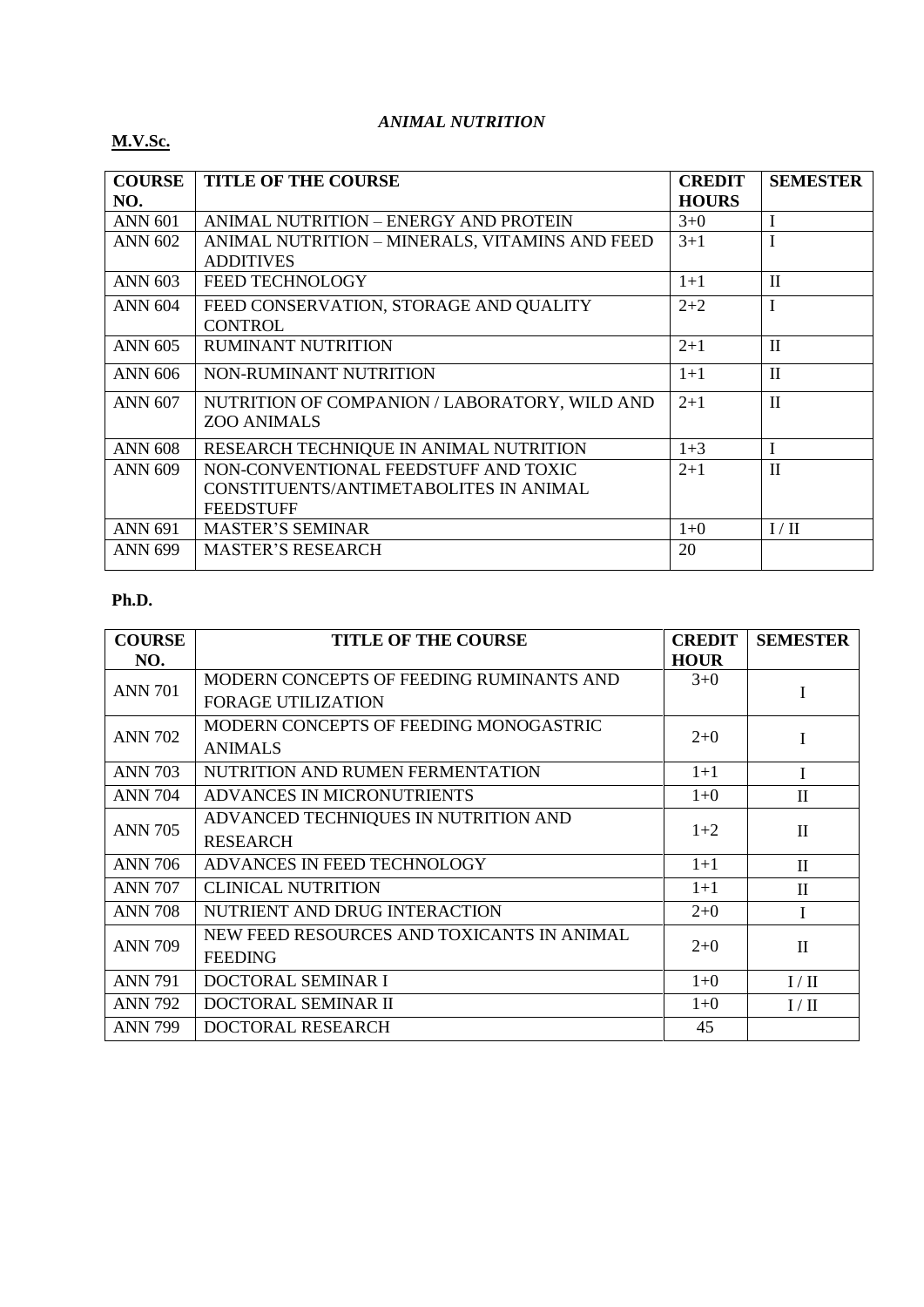## *DEPARTMENT OF ANIMAL GENETICS & BREEDING,*

## **M.V.Sc.**

| <b>COURSE</b> | <b>COURSE TITLE</b>                   | <b>CREDITS</b> | <b>SEMESTER</b> |
|---------------|---------------------------------------|----------------|-----------------|
| NO.           |                                       |                |                 |
| $AGB-601$     | ANIMAL CYTOGENETICS AND               | $2 + 1$        | $\mathbf I$     |
|               | <b>IMMUNOGENETICS</b>                 |                |                 |
| AGB- $602$    | MOLECULAR GENETICS IN ANIMAL          | $2 + 1$        | $\mathbf I$     |
|               | <b>BREEDING</b>                       |                |                 |
| AGB- $603$    | POPULATION AND QUANTITATIVE           | $2 + 1$        | $\mathbf I$     |
|               | <b>GENETICS IN ANIMAL BREEDING</b>    |                |                 |
| $AGB-604$     | <b>SELECTION METHODS AND BREEDING</b> | $3 + 1$        | $\mathbf I$     |
|               | <b>SYSTEMS</b>                        |                |                 |
| AGB-605       | BIOMETRICAL TECHNIQUES IN ANIMAL      | $3 + 1$        | $\mathbf{I}$    |
|               | <b>BREEDING</b>                       |                |                 |
| $AGB-606$     | <b>CONSERVATION OF ANIMAL GENETIC</b> | $2+0$          | <b>Ii</b>       |
|               | <b>RESOURCES</b>                      |                |                 |
| AGB-607       | CATTLE AND BUFFALO BREEDING           | $2 + 1$        | $\mathbf{I}$    |
| AGB-608       | SMALL FARM ANIMAL BREEDING (SHEEP,    | $2 + 0$        | $\mathbf I$     |
|               | <b>GOAT, SWINE AND RABBIT)</b>        |                |                 |
| $AGB-609$     | POULTRY BREEDING                      | $2 + 1$        | $\mathbf{I}$    |
| AGB-610       | <b>LABORATORY ANIMAL BREEDING</b>     | $1+0$          | $\mathbf{I}$    |
| $AGB-691$     | <b>MASTER'S SEMINAR</b>               | $1+0$          | I/H             |
| AGB-699       | <b>MASTER'S RESEARCH</b>              | 20             |                 |

| <b>COURSE</b><br>NO. | <b>TITLE OF THE COURSE</b>                                              | <b>CREDIT</b><br><b>HOURS</b> | <b>SEMESTER</b> |
|----------------------|-------------------------------------------------------------------------|-------------------------------|-----------------|
| AGB 701              | RECENT ADVANCES IN ANIMAL GENETICS                                      | $2 + 0$                       |                 |
| <b>AGB 702</b>       | RECENT TRENDS IN ANIMAL BREEDING                                        | $2 + 0$                       |                 |
| <b>AGB 703</b>       | ADVANCES IN BIOMETRICAL GENETICS                                        | $2 + 1$                       |                 |
| <b>AGB 704</b>       | ADVANCES IN SELECTION METHODOLOGY                                       | $2 + 1$                       | $\rm II$        |
| <b>AGB 705</b>       | BIOINFORMATICS IN ANIMAL GENETICS AND<br><b>BREEDING</b>                | $2 + 0$                       | $\mathbf{I}$    |
| AGB 706              | ADVANCES IN MOLECUALR CYTOGENETICS                                      | $2 + 0$                       | $\rm II$        |
| <b>AGB 707</b>       | UTILISATION OF NON-ADDITIVE GENETICS<br><b>VARIANCE IN FARM ANIMALS</b> | $2 + 1$                       |                 |
| AGB 791              | DOCTORAL SEMINAR I                                                      | $1+0$                         | I/H             |
| AGB 792              | DOCTORAL SEMINAR II                                                     | $1+0$                         | I/II            |
| AGB 799              | <b>DOCTORAL RESEARCH</b>                                                | 45                            |                 |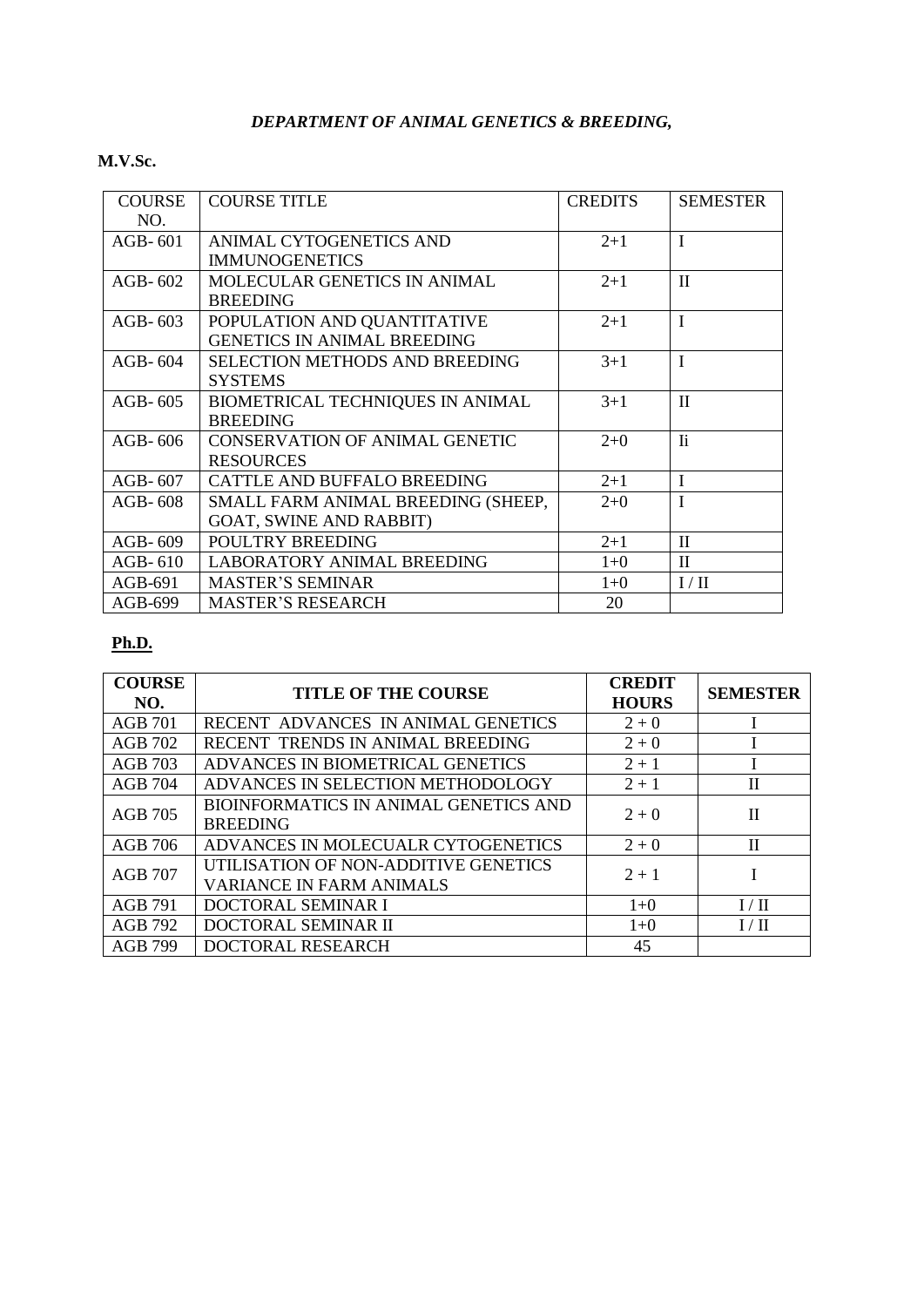## **M. V. Sc.**

| <b>COURSE</b> | <b>TITLE OF COURSE</b>                  | <b>CREDIT</b> | <b>SEMESTER</b> |
|---------------|-----------------------------------------|---------------|-----------------|
| NO.           |                                         | <b>HOURS</b>  |                 |
| LPT-601       | FRESH MEAT TECHNOLOGY                   | $1+1$         | $\mathbf{I}$    |
| $LPT-602$     | MEAT PROCESSING, PACKAGING, QUALITY     | $2+1$         | $\mathbf{I}$    |
|               | CONTROL AND MARKETING                   |               |                 |
| $LPT-603$     | POULTRY AND FISH PRODUCTS TECHNOLOGY    | $2+1$         | $\mathbf{I}$    |
| LPT-604       | EGG AND EGG PRODUCTS TECHNOLOGY         | $1+1$         | $\mathbf{I}$    |
| LPT-605       | ABATTOIR AND POULTRY PROCESSING PLANT   | $1+1$         | $\mathbf{I}$    |
|               | <b>PRACTICES</b>                        |               |                 |
| LPT-606       | SLAUGHTER HOUSE BY-PRODUCTS             | $2+1$         | T               |
|               | <b>TECHNOLOGY</b>                       |               |                 |
| LPT-607       | PROCESSING AND MARKETING OF WOOL.       | $2+1$         | $\mathbf{I}$    |
| LPT-608       | MARKET MILK PROCESSING AND DAIRY        | $2+1$         | T               |
|               | <b>PLANT PRACTICES</b>                  |               |                 |
| LPT-609       | QUALITY CONTROL OF MILK AND MILK        | $1+1$         | $\mathbf{I}$    |
|               | <b>PRODUCTS</b>                         |               |                 |
| $LPT-610$     | TECHNOLOGY OF MILK PRODUCTS             | $2+1$         | $\mathbf{I}$    |
| $LPT-611$     | <b>BIOTECHNOLOGY OF FOODS OF ANIMAL</b> | $1 + 1$       | T               |
|               | ORIGIN                                  |               |                 |
| $LPT-612$     | IN PLANT TRAINING                       | $0+2$ (NC)    | $\mathbf{I}$    |
| LPT-691       | <b>MASTER'S SEMINAR</b>                 | $1+0$         | $I / II$        |
| LPT 699       | <b>MASTER'S RESEARCH</b>                | 20            |                 |

| <b>COURSE</b>  | <b>TITLE OF COURSE</b>             | <b>CREDIT</b> | <b>SEMESTER</b> |
|----------------|------------------------------------|---------------|-----------------|
| NO.            |                                    | <b>HOURS</b>  |                 |
| LPT-701        | ADVANCES IN ABATTOIR PRACTICES AND | $2 + 1$       | I               |
|                | ANIMAL BYPRODUCTS UTILIZATION      |               |                 |
| LPT-702        | ADVANCES IN FRESH MEAT AND         | $3 + 1$       | $\mathbf I$     |
|                | PROCESSED MEAT PRODUCTS            |               |                 |
|                | <b>TECHNOLOGY</b>                  |               |                 |
| $LPT-703$      | ADVANCES IN POULTRY PRODUCTS       | $2+1$         | T               |
|                | <b>TECHNOLOGY</b>                  |               |                 |
| $LPT-704$      | ADVANCES IN MILK AND MILK PRODUCTS | $3 + 1$       | $\mathbf{I}$    |
|                | <b>TECHNOLOGY</b>                  |               |                 |
| LPT-705        | ADVANCES IN QUALITY CONTROL OF     | $2+0$         | $\mathbf{I}$    |
|                | LIVESTOCK PRODUCTS                 |               |                 |
| LPT-706        | BIOTECHNOLOGICAL TECHNIQUES AND    | $1+1$         | $\mathbf{I}$    |
|                | PROCESS IN ANIMAL PRODUCTS         |               |                 |
| LPT-791        | DOCTORAL SEMINAR I                 | $1+0$         | I/II            |
| LPT-792        | DOCTORAL SEMINAR II                | $1+0$         | I/II            |
| <b>LPT 799</b> | DOCTORAL RESEARCH                  | 45            |                 |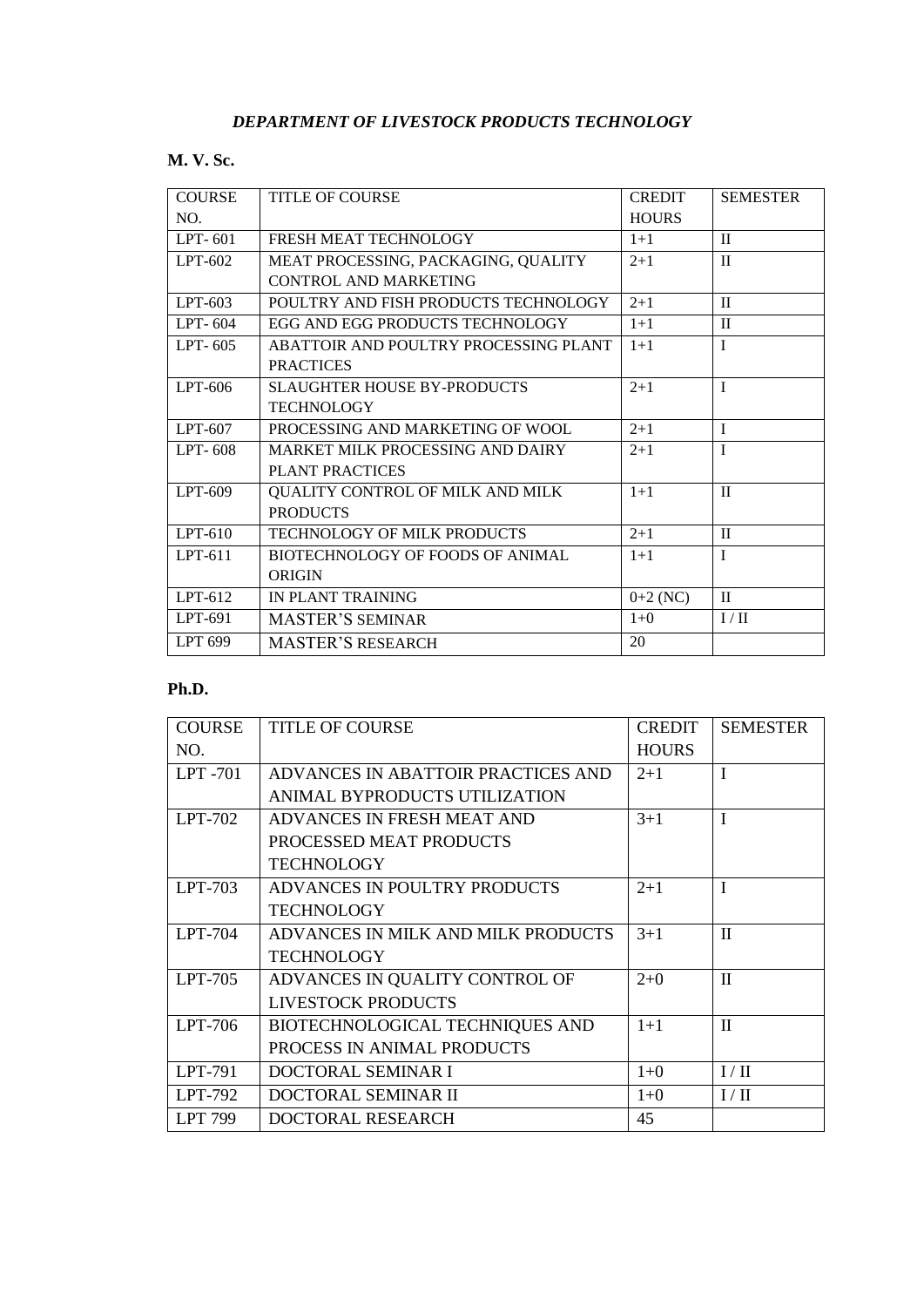## *VETERINARY AND ANIMAL HUSBANDRY EXTENSION*

M.V.Sc.

| <b>COURSE</b><br>NO. | TITLE OF THE COURSE                                                                | <b>CREDIT</b><br><b>HOURS</b> | <b>SEMESTER</b> |
|----------------------|------------------------------------------------------------------------------------|-------------------------------|-----------------|
| <b>AHE 601</b>       | FUNDAMENTALS OF VETERINARY AND<br><b>ANIMAL</b><br><b>HUSBANDRY EXTENSION</b>      | $2+1$                         | $\mathbf{I}$    |
| <b>AHE 602</b>       | COMMUNICATION FOR LIVESTOCK DEVELOPMENT                                            | $1 + 1$                       | $\mathbf{I}$    |
| <b>AHE 603</b>       | DIFFUSION AND ADOPTION OF ANIMAL HUSBANDRY<br><b>PRACTICES</b>                     | $2 + 1$                       | I               |
| <b>AHE 604</b>       | EXTENSION TECHNIQUES AND AUDIO VISUAL AIDS                                         | $2+1$                         | I               |
| <b>AHE 605</b>       | ANIMAL HUSBANDRY PROGRAMME PLANNING AND<br><b>EVALUATION</b>                       | $2 + 1$                       | $\mathbf{I}$    |
| <b>AHE 606</b>       | RESEARCH METHODOLOGY IN<br>VETERINARY<br><b>AND</b><br>ANIMAL HUSBANDRY EXTENSION  | $2 + 1$                       | $\mathbf{I}$    |
| <b>AHE 607</b>       | SOCIAL PSYCHOLOGY AND GROUP DYNAMICS                                               | $2 + 1$                       | I               |
| <b>AHE 608</b>       | ANIMAL HUSBANDRY DEVELOPMENT PROGRAMMES                                            | $1 + 0$                       |                 |
| <b>AHE 609</b>       | DEVELOPMENTS IN THE CONCEPT OF EXTENSION                                           | $1 + 0$                       | $\mathbf{I}$    |
| <b>AHE 610</b>       | RESOURCE MANAGEMENT IN<br><b>ANIMAL</b><br><b>HUMAN</b><br><b>HUSBANDRY SECTOR</b> | $2 + 1$                       | $\mathbf{I}$    |
| <b>AHE 611</b>       | GENDER AND LIVESTOCK DEVELOPMENT                                                   | $1+0$                         | $\mathbf{I}$    |
| <b>AHE 612</b>       | INFORMATION AND COMMUNICATION TECHNOLOGY IN<br>LIVESTOCK DEVELOPMENT               | $1+1$                         | $\mathbf{I}$    |
| <b>AHE 691</b>       | <b>MASTER'S SEMINAR</b>                                                            | $1+0$                         | I/II            |
| <b>AHE 699</b>       | <b>MASTER'S RESEARCH</b>                                                           | 20                            |                 |

| <b>COURSE</b><br>NO. | <b>TITLE OF THE COURSE</b>                                | <b>CREDIT</b><br><b>HOURS</b> | <b>SEMESTER</b> |
|----------------------|-----------------------------------------------------------|-------------------------------|-----------------|
| <b>AHE 701</b>       | ORGANIZATIONAL MANAGEMENT                                 | $3+0$                         |                 |
| <b>AHE 702</b>       | FARM JOURNALISM AND PUBLIC RELATIONS                      | $2+1$                         |                 |
| <b>AHE 703</b>       | ADVANCED RESEARCH TECHNIQUES IN SOCIAL<br><b>RESEARCH</b> | $3+1$                         |                 |
| <b>AHE 704</b>       | TRAINING FOR HUMAN RESOURCE DEVELOPMENT                   | $2+1$                         | $\mathbf{I}$    |
| <b>AHE 705</b>       | POLICIES AND REGULATIONS IN LIVESTOCK SECTOR              | $2+0$                         | $\mathbf{I}$    |
| <b>AHE 706</b>       | EDUCATIONAL TECHNOLOGY                                    | $2+1$                         |                 |
| <b>AHE 707</b>       | <b>DYNAMICS OF CHANGE</b>                                 | $2 + 0$                       | $\mathbf{I}$    |
| <b>AHE 708</b>       | ORGANIZATIONAL COMMUNICATION                              | $2+1$                         |                 |
| <b>AHE 790</b>       | <b>SPECIAL PROBLEM</b>                                    | $0 + 2$                       | I/II            |
| <b>AHE 791</b>       | DOCTORAL SEMINAR I                                        | $1+0$                         | I/II            |
| <b>AHE 792</b>       | DOCTORAL SEMINAR II                                       | $1+0$                         | I/II            |
| <b>AHE 799</b>       | DOCTORAL RESEARCH                                         | 45                            |                 |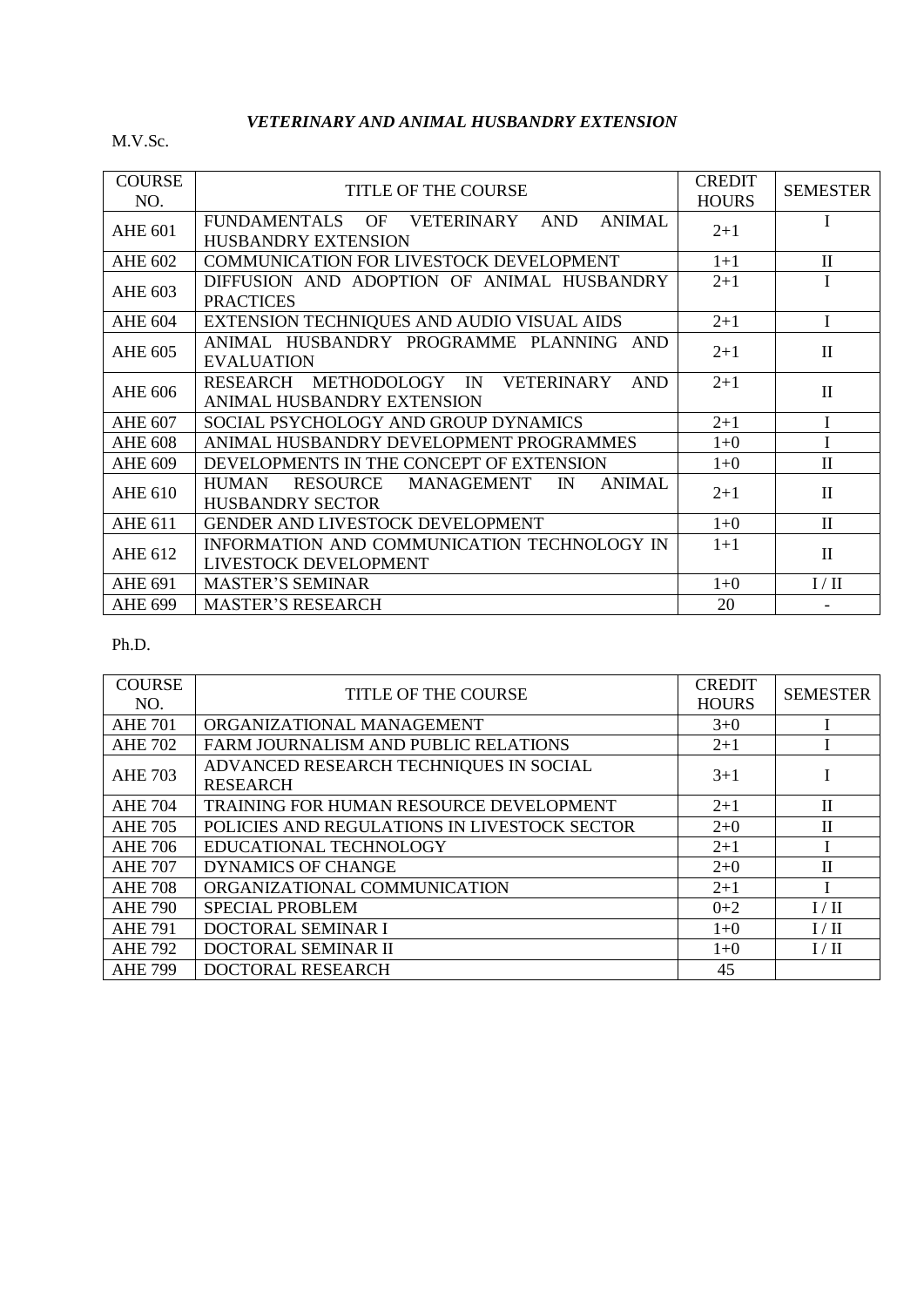## *ANIMAL BIOTECHNOLOGY*

#### **M.V.Sc. / M.Sc.**

| <b>COURSE</b><br>NO. | <b>TITLE OF THE COURSE</b>                                      | <b>CREDIT</b><br><b>HOURS</b> | <b>SEMESTER</b> |
|----------------------|-----------------------------------------------------------------|-------------------------------|-----------------|
| <b>ABT 602</b>       | FUNDAMENTALS OF CELL & MOLECULAR BIOLOGY                        | $3+0$                         |                 |
| ABT 603              | APPLIED MOLECULAR BIOLOGY                                       | $2+1$                         |                 |
| <b>ABT 604</b>       | ANIMAL CELL CULTURE: PRINCIPLES & APPLICATIONS                  | $1+2$                         |                 |
| <b>ABT 605</b>       | <b>MOLECULAR DIAGNOSTICS</b>                                    | $1+2$                         | $\mathbf{I}$    |
| <b>ABT 609</b>       | <b>ANIMAL GENOMIC</b>                                           | $2+1$                         |                 |
| <b>ABT 610</b>       | REPRODUCTIVE BIOTECHNOLOGY                                      | $2+1$                         | H               |
| <b>ABT 611</b>       | TECHNIQUES IN MOLECULAR BIOLOGY & GENETIC<br><b>ENGINEERING</b> | $0+3$                         | П               |
| <b>ABT 691</b>       | <b>MASTER'S SEMINAR</b>                                         | $1+0$                         | I/H             |
| ABT 699              | <b>MASTER'S RESEARC</b>                                         | 20                            |                 |

| <b>COURSE</b><br>NO. | <b>TITLE OF THE COURSE</b>                  | <b>CREDIT</b><br><b>HOURS</b> | <b>SEMESTER</b> |
|----------------------|---------------------------------------------|-------------------------------|-----------------|
| <b>ABT 701</b>       | <b>GENE CLONING AND EXPRESSION</b>          | $1+1$                         |                 |
| <b>ABT 702</b>       | <b>FUNCTIONAL GENOMICS &amp; PROTEOMICS</b> | $2 + 1$                       |                 |
| <b>ABT 703</b>       | ADVANCES IN REPRODUCTIVE BIOTECHNOLOGY      | $2+1$                         | П               |
| <b>ABT 704</b>       | TRENDS IN VACCINOLOGY                       | $3+0$                         | П               |
| <b>ABT 705</b>       | ADVANCES IN ANIMAL CELL CULTURE             | $2+1$                         |                 |
| <b>ABT 706</b>       | TRANSGENIC ANIMAL TECHNOLOGY                | $2+0$                         | $\mathbf{I}$    |
| <b>ABT 791</b>       | DOCTORAL SEMINAR I                          | $1+0$                         | I/II            |
| <b>ABT 792</b>       | DOCTORAL SEMINAR II                         | $1+0$                         | I/H             |
| <b>ABT 799</b>       | DOCTORAL RESEARCH                           | 45                            |                 |